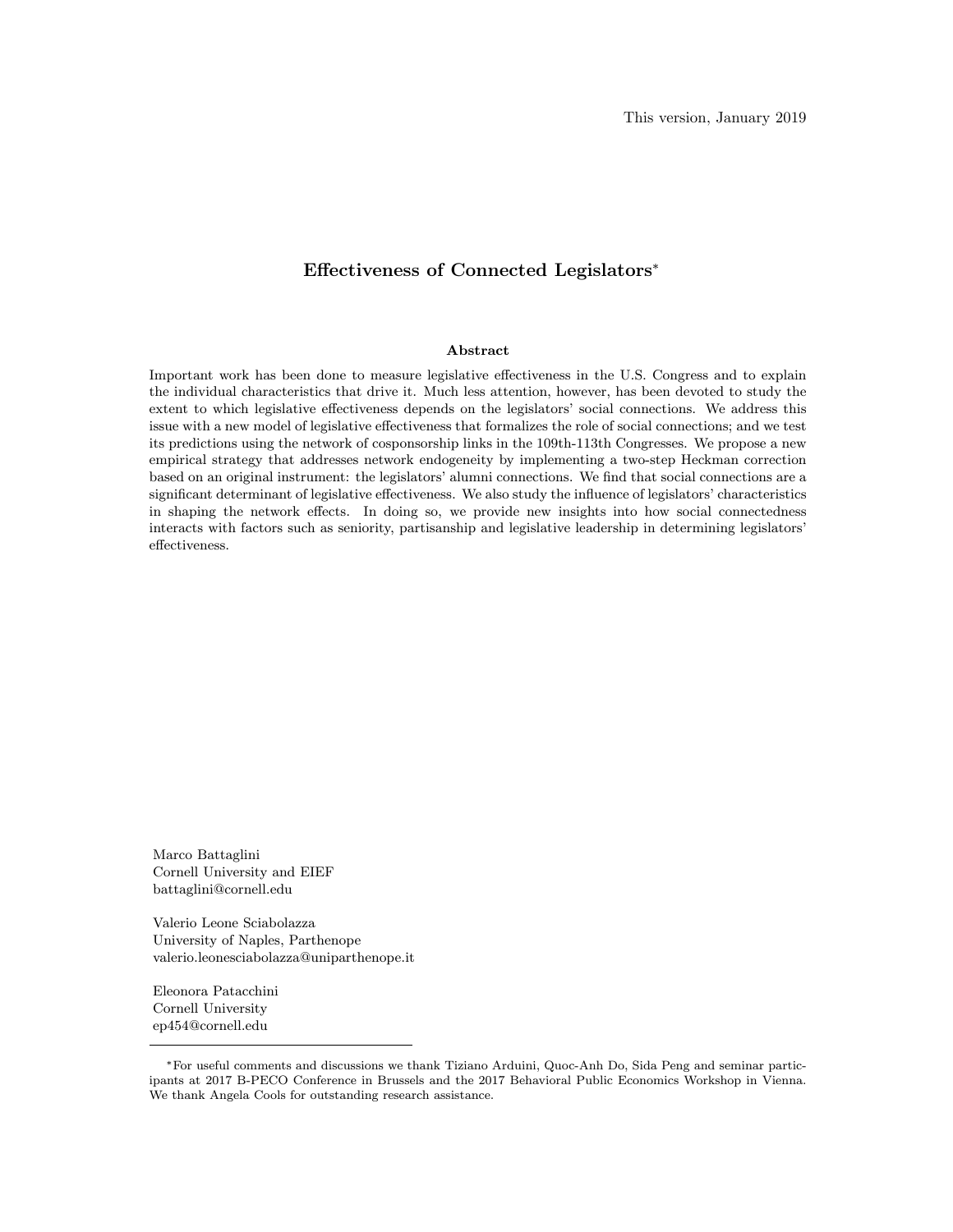### 1 Introduction

Understanding what makes legislators effective, both in absolute and relative terms, is clearly a question of practical and theoretical importance. From a normative perspective, understanding effectiveness may help governments design more efficient political institutions. From a positive perspective, it may help explain the determinants of politicians' success and therefore their career paths. It is therefore not surprising that there is a large literature devoted to measuring and explaining legislative success (see, among others, Volden and Wiseman [2014]). This literature has investigated the extent to which idiosyncratic talent, skill sets, seniority, demographics (gender and race, in particular), institutional and party positions play a role in the process of passing legislation both at the state and federal level.

While most of this literature has focused solely on legislators' individual characteristics, journalistic accounts and political commentators have traditionally privileged the importance of social connections, portraying successful politicians as masterful "networkers." As a result, recent work in political science and economics has aimed to link social connectedness to legislative effectiveness. In a seminal contribution, Fowler [2006a] has shown that measures of legislative success correlate positively with politicians' connectedness in the network of cosponsorships. In Fowler's definition, politicians' connectedness depends on the number of cosponsorships their bills receive and a measure of the bills' quality. This line of research has been continued by Tam Cho and Fowler [2010] Kirkland [2011] and Kirkland and Gross [2014], who use cosponsorships as their source of information on network connections. Craig [2017], in contrast, has constructed network connections using cosigners of Congressional "Dear Colleague" letters, and has shown that "team" players" are better at gathering support in the form of cosponsorships, but they do not have greater success in advancing their legislative agendas.

A key issue with the current literature on social connectedness and legislative effectiveness is that it relies on measurements of social connections that are naturally endogenous. Legislators are certainly strategic in choosing with whom to cosponsor and with whom to partner in sending "Dear colleague" letters. This strategic self-selection makes it difficult to interpret the correlation between legislative effectiveness and social connectedness, since omitted variables (such as social skills) may drive both social connections and legislative success. A positive correlation between centrality and effectiveness found while ignoring these issues may be spurious; similarly, the lack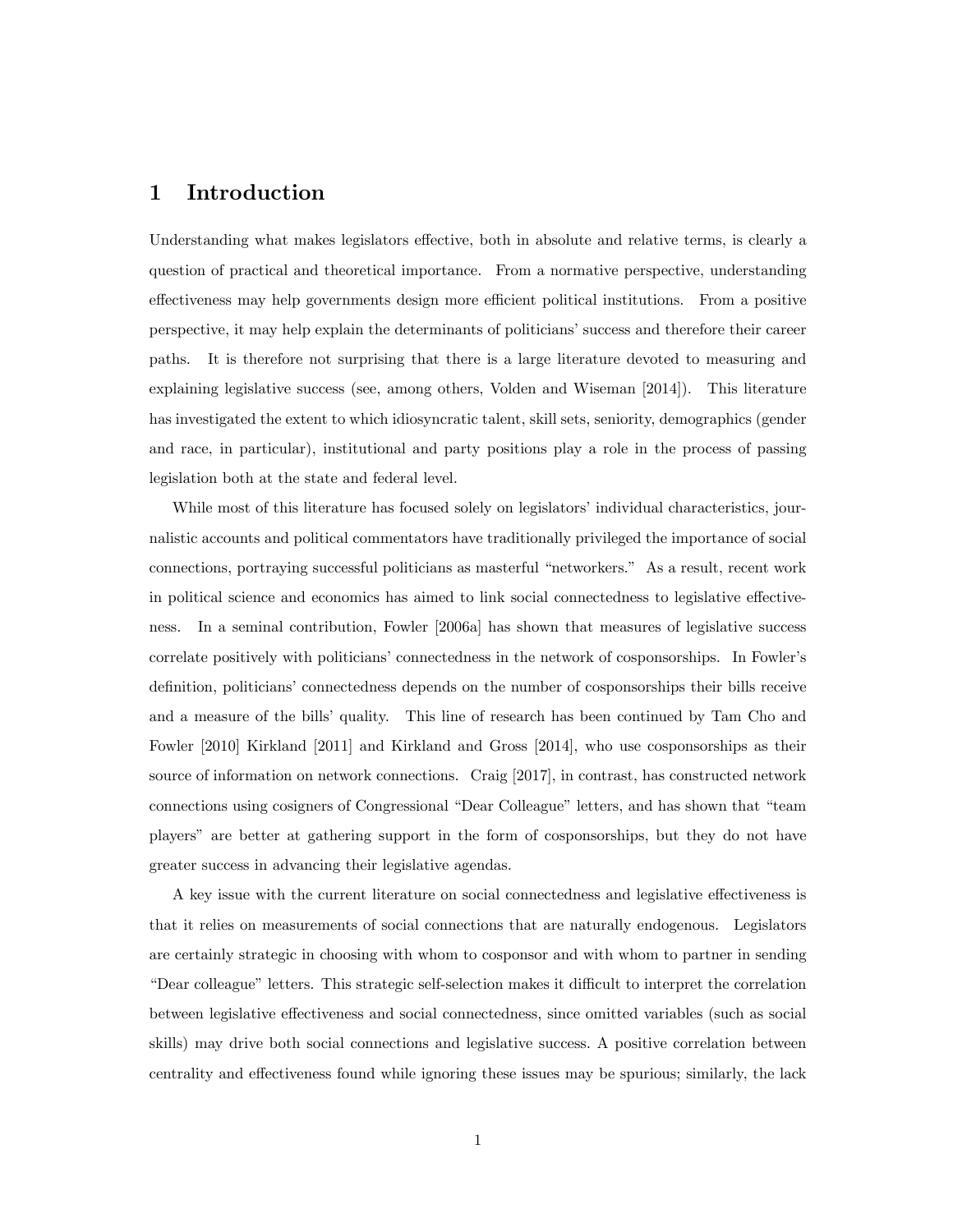of a correlation may not rule out a causal relationship.

In this paper, we build on this early literature suggesting a role of social connections in determining legislative effectiveness, but we explicitly deal with the problem of the endogeneity of social networks and study the causal connections between them and legislative effectiveness. Specifically, we make two contributions. First, we propose a simple model of legislative effectiveness in Congress that formalizes the role of social connections and generates simple testable predictions. Second, we propose a new empirical strategy to test these predictions. The strategy to deal with network endogeneity consists of implementing a Heckman correction based on an original instrument: the legislators' alumni connections. The advantage in using this technique is that it allows to control for the presence of individual-level unobserved factors. A politician's ability is a prominent example. More able politicians who are more effective may be more likely to attract cosponsors, and also may have attended the more prestigious schools.

In the model that we propose, legislative effectiveness depends on three factors: the legislator's characteristics, the effort directly exerted by the legislator, and the legislative effectiveness of all the legislators with whom the legislator has social connections. This last factor reflects the idea that if legislator i has cultivated a social relationship with j (for example, by contributing to the reelection campaign of legislator j through her/his own PAC or by playing golf with her/him), then i may conscript j to her/his own cause. Therefore, existing social connections make i more productive. Once equilibrium effort levels are taken into account, we show that our model has a unique Nash equilibrium in which the legislators' effectiveness levels are uniquely defined and are proportional to a standard measure of centrality developed in the sociological literature: the weighted Katz-Bonacich centrality (Bonacich [1987]).

We then test the model predictions using data from five recent election cycles: the 109th Congress (election cycle 2004) to the 113th Congress (election cycle 2012). We measure each Congress member's legislative performance using the Legislative Effectiveness Scores (LESs) for members of the U.S. House of Representatives, developed by Volden and Wiseman [2014]. This is a general metric of individual legislative effectiveness in the U.S. Congress, which identifies differences across legislators in formulating meaningful bills and moving them through the legislative process from introduction to the ultimate signing into law. As mentioned above, we deal with the endogeneity of available measures of social connections in Congress by implementing a twostep procedure. In the first step, alumni connections and other relevant legislators' characteristics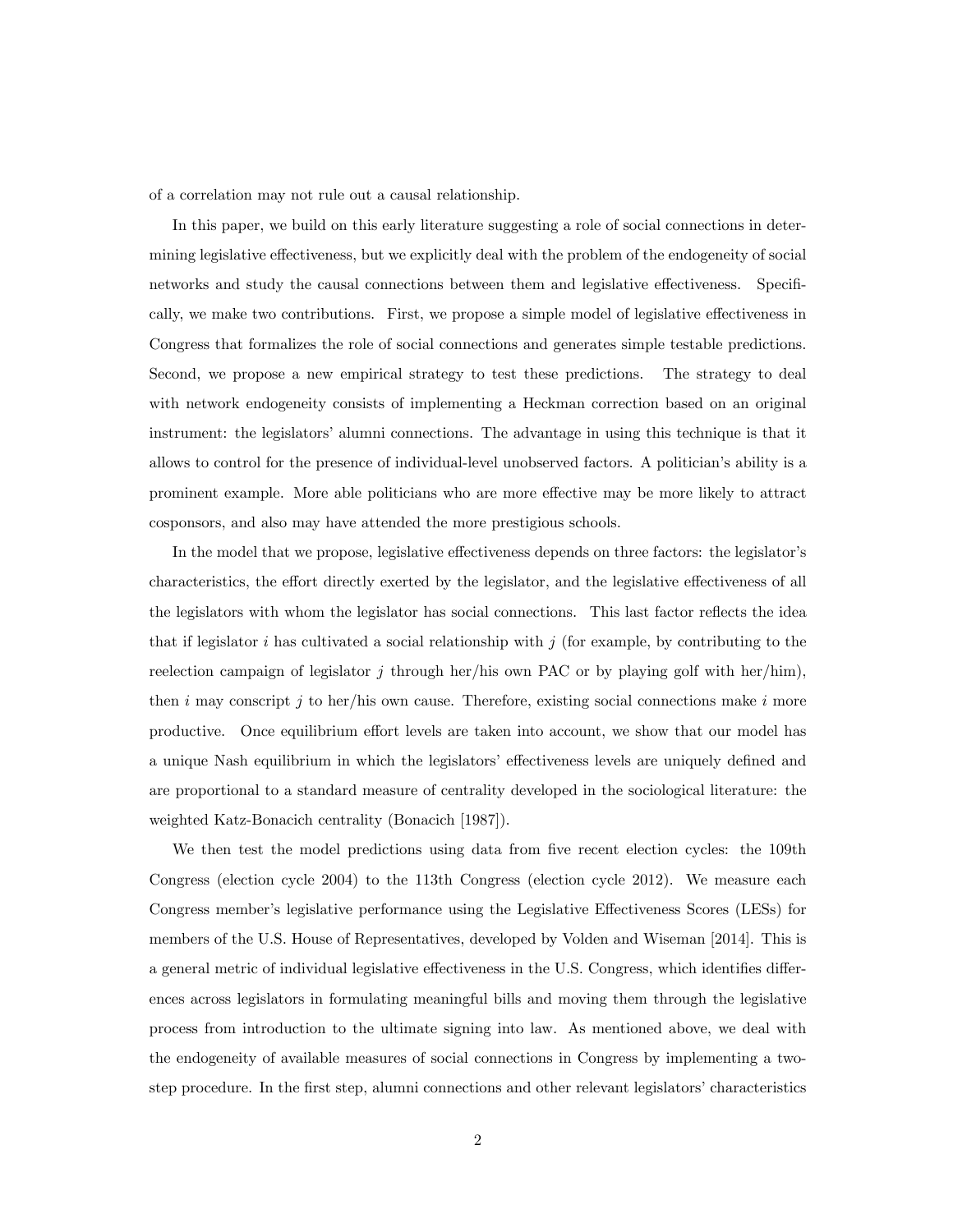(gender, party, seniority, etc.) are used to explain the map of cosponsorship linkages. In the second step, the residuals of the first stage (that incorporates unobservable variables explaining the existence of legislative networks in Congress), are included in the regression used to estimate our model. In our alumni network, two Congress members are connected if they graduated from the same institution within a given time window. The idea behind our approach is that shared educational experiences have long-lasting effects on the propensity for socialization later in life (see Cohen et al. [2008], Cohen and Malloy [2014], Battaglini and Patacchini [2018] among others).

Three main results emerge from our analysis. First, we find that, consistent with the theory, Congress members' Bonacich centralities have highly significant effects on their Legislative Effectiveness Scores. This result is robust to many natural controls suggested by the existing literature, including seniority, measures of relative institutional power inside the House, electoral success, and political ideology.<sup>1</sup> Our model generalizes and, indeed, includes as a nested case, previous empirical models that ignore social connections: it therefore allows us to formally show that social connections significantly improve the models' fit. This suggests that social connections should be added to the list of factors identied by Volden and Wiseman [2009] as predictors of legislative success.

Second, we provide a decomposition of social connections in weak ties and strong ties following Granovetter [1973] and Kirkland [2011]. Strong ties form between similar types of agents (same cultural background, demographics, etc.), and thus they have a relatively small potential for information transmission; weak ties, on the contrary, form between heterogeneous agents, so they may be instrumental in the transfer of information or the discovery of other productive complementarities. Kirkland [2011] suggests that members of Congress rely on weak ties to forge legislative coalitions. We find evidence supporting this conjecture.

Third, our analysis provides insights into the mechanisms through which variables previously identified as important affect legislative effectiveness. We find that ethnic minorities appear to benefit more than the average Congress member from social interactions, whereas Congress members with higher seniority and committee chairs receive less benets from interacting with others than other members of the Congress.

Our work is related to two strands of literature. First, there is the traditional literature on

 $<sup>1</sup>$  Results are also robust to incorporating in the first stage information on the structural characteristics of the</sup> social network using Exponential Random Graph Models to estimate the likelihood of the observed cosponsorship network. See Section 5.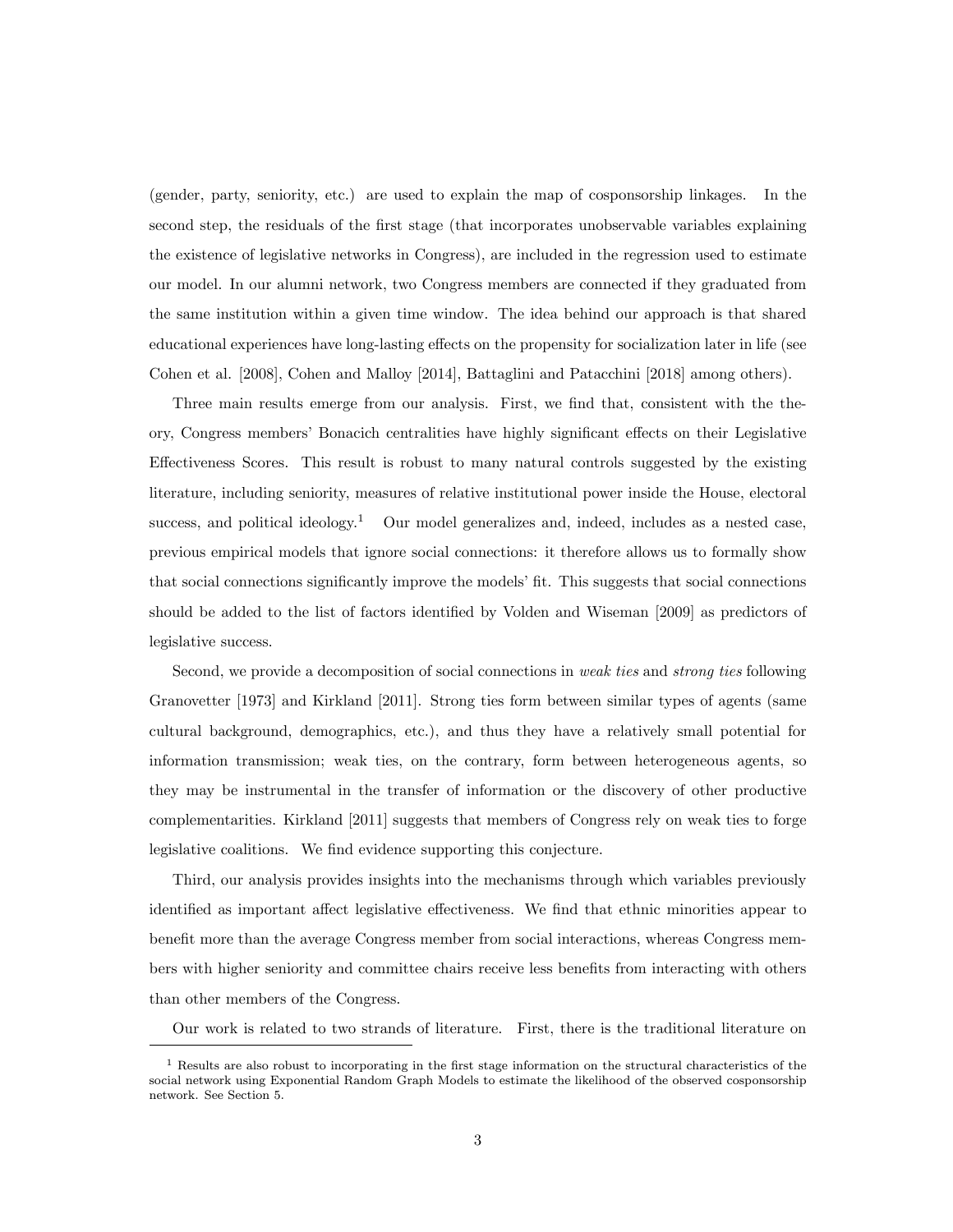legislative effectiveness that focuses on the questions of how to measure effectiveness, its determinants and its effects. This literature has highlighted factors such as seniority, leadership position in Congress and the parties as unambiguous drivers of effectiveness (see for example, Anderson et al. [2003], Cox and Terry [2008], Volden and Wiseman [2009]). Other factors have been highlighted but proven more controversial, such as electoral safety, ethnicity and gender (see for example, Jeydel and Taylor [2003], Bratton and Haynie [1999]).

Second, our work contributes to the literature on social networks in Congress. As said, a number of works have investigated the correlation of legislative success and measures of social centrality using data from cosponsorships (Fowler [2006a] and Kirkland [2011]) and \dear colleague" letters (Craig  $[2017]$ ).<sup>2</sup> This pioneering literature first highlighted the importance of social links to legislative success, but has not investigated the problem arising with the endogeneity of social networks and therefore has not studied the causal link between observed measures of social connectedness and legislative success.<sup>3</sup>

A recent literature has employed a variety of strategies to control for the endogeneity of social networks in Congress and other legislative assemblies. Masket [2008], Rogowski and Sinclair  $[2012]$  and Harmon et al.  $[2017]$  use seat assignments and office allocations to study voting behavior. Cohen and Malloy [2014] and Battaglini and Patacchini (2018) use the alumni networks to study voting behavior in the U.S. Senate and PAC electoral contributions in the U.S. Congress, respectively.

The remainder of this paper is organized as follows. Section 2 presents the theory underlying our analysis, its testable implications, and the empirical approach used to test them. In Section 3, we describe the data. In Section 4 and 5, we discuss the empirical results and a number of robustness checks. Section 6 concludes.

## 2 Theory and empirical strategy

In Section 2.1, we first discuss the main theory driving our analysis and its general implications in terms of testable hypotheses. In Section 2.2, we then present a formal model to make the

<sup>&</sup>lt;sup>2</sup> Previous studies providing evidence that legislators are embedded in social relationships that may be functional in achieving their goals were based on personal interviews to members of one legislature. See Patterson [1959], Caldeira, Clark, and Patterson [1993], Arnold, Deen, and Patterson [2000] and People [2008].

<sup>3</sup> Another strand of literature has used memberships to informal Caucuses to capture social networks, see Young [1966] and Bogue and Malaire [1975]. More recently, an analysis of the Caucus system in the House of Representatives has been presented by Victor and Ringe [2009].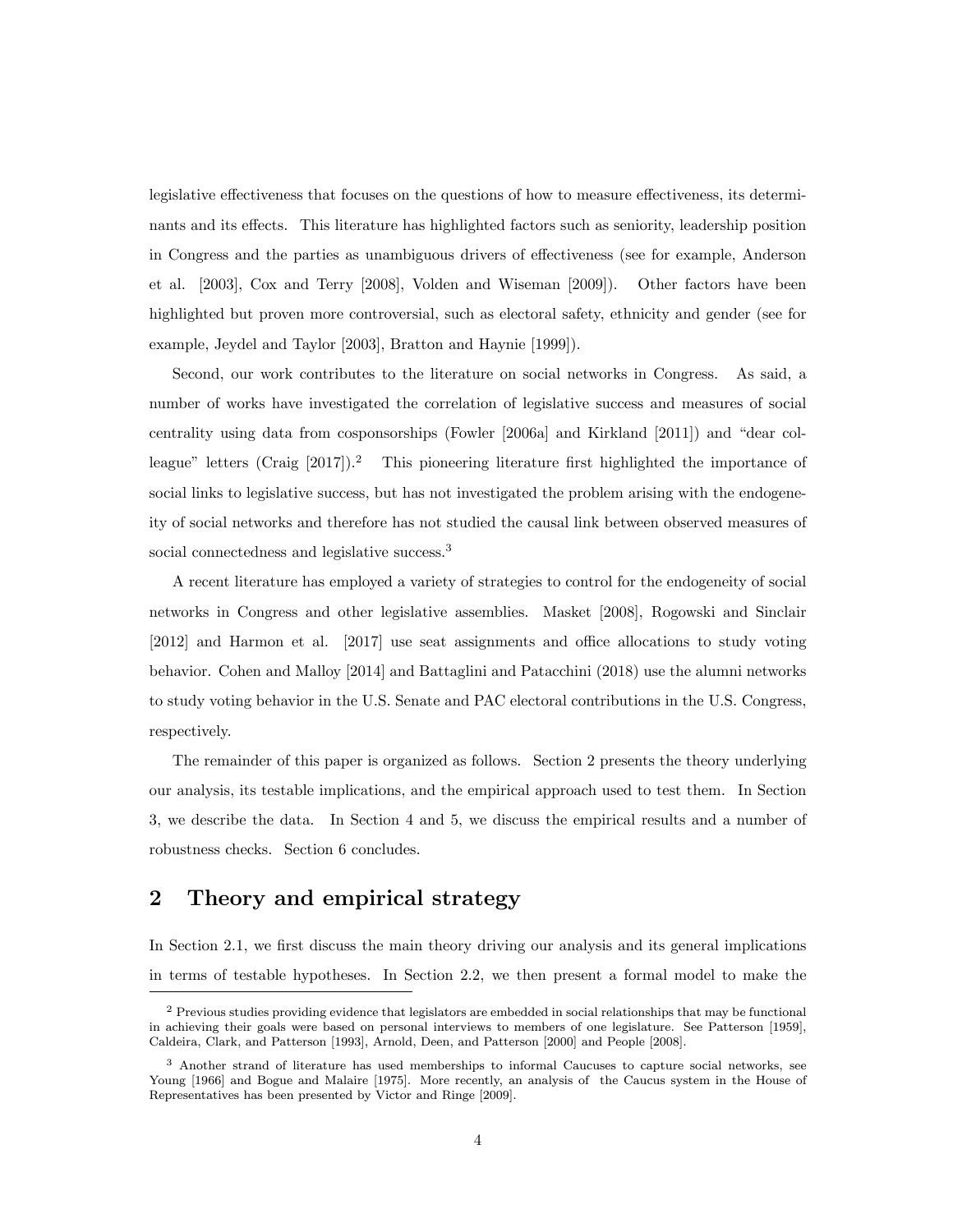hypothesis precise and guide the empirical analysis. In Section 2.3, we use the predictions of the model to precisely define our econometric approach.

#### 2.1 Theory

At the core of our theory of legislative effectiveness there is the idea that the success of a member of Congress in passing legislation does not only depend on her/his individual characteristics and abilities. Legislative work is a cooperative activity in which success is determined by the ability of the legislator to work with other legislators, both in the same party and across the aisle. This cooperative work takes various forms. Part of this cooperation consists in trading favors: legislator i supports legislator j's pet projects expecting that j returns the favor. Since these interactions cannot be codified in official (and thus enforceable) "contracts," they can be supported only in the presence of reciprocal trust. Social connections obviously make this type of interactions easier because they help relaxing the credibility constraints needed for cooperation. There is ample evidence that social connections facilitate the trading of favors. A number of papers have studied the relationship between social networks and floor voting (see Masket [2008], Rogowski and Sinclair [2012], Harmon et al [2017]). The vote trading hypothesis has been explicitly studied by Cohen and Malloy [2014], who show U.S. senators are more likely to vote with other connected Senators in their alumni network when they have high demand for the votes and the cost of supplying the votes for connected senators is low.<sup>4</sup>

A different form of cooperation between Congress members is information sharing: here too, social connections help as a lubricant, relaxing the incentives to disclose truthful information. Communication networks have been conjectured by Fiellin [1962] and Matthews and Stimson [1975] and more recently studied by Victor and Ringe [2009] and Ringe et al. [2013], who have shown that members of Congress form relationship from which they gain information using legislative member organizations (LMOs).<sup>5</sup>

Finally, social connections are important in determining legislative effectiveness because they affect the cohesion of parties (or factions in parties). For example, Parigi and Sartori  $|2014|$ , using data from the Sixth Legislature of the Italian Parliament  $(1972-1977)$ , show how national

<sup>4</sup> Cohen and Malloy [2014] measure the demand for votes on the basis of how close the vote is and the cost of supplying the vote on the basis of how relevant the related bill is on the Senator's constituent firms.

 $5$  See also Box-Steffensmeier et al. [2018a] who show that "dear colleague" letters can be used to broadcast interest groups signals. From a more theoretical point of view, see Hagenbach and Koessler [2010].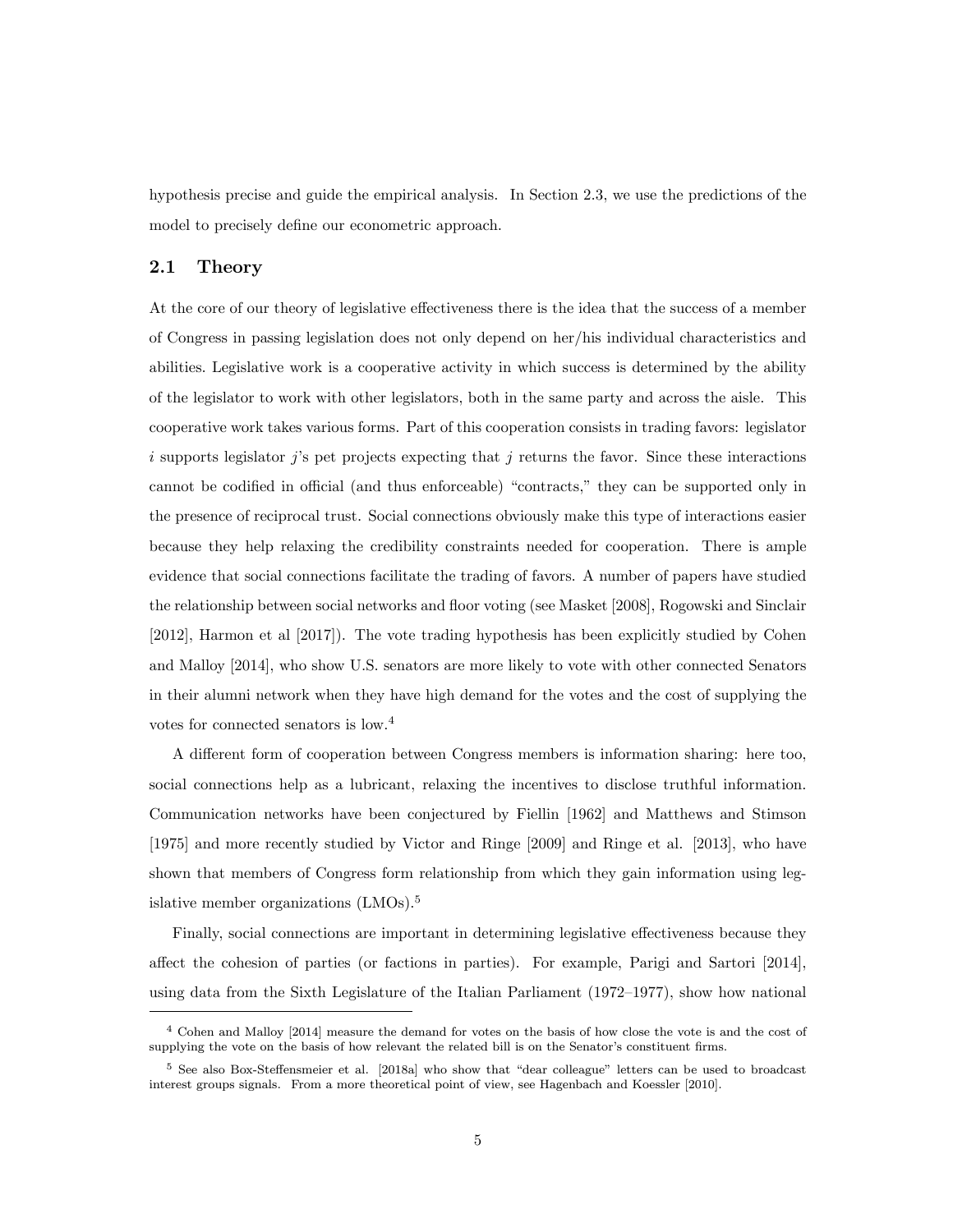cleavages played a key role in determining strong ties in the Italian Parliament (as measured by cosponsorships).<sup>6</sup>

In all these cases, socially connected members of Congress are better positioned to acquire useful information and mobilize support for their cause, thus more effective. Our goal is to show that the impact of social connections on all of these activities leads to higher legislative effectiveness. These considerations lead us to our first hypothesis:

#### **H1:** Socially connected members of Congress are more effective in pursuing their legislative goals.

An immediate corollary of H1 is that including information on social connections may improve the ability of predicting which legislators are effective in Congress.

 $H2:$  Including social connections improves the fit of a model predicting the effectiveness of members of Congress and the determinants of their effectiveness.

We should note that improving the fit of a model predicting legislator's effectiveness is not only important for measurement purposes, but it may have signicant positive and normative implications. The importance of social connections for effectiveness and the presence of homophily in social connections -that is the tendency for members of Congress with similar characteristics to form bilateral social connections– may indeed constitute a significant barrier to the success of members of Congress from underrepresented groups.

There are two key problems in attempting to test these two hypotheses. Addressing these problems constitutes the core of our contribution. The first problem consists in how to measure social connections, since these relationships are not typically observable by the "econometrician" or, if observable, they are only partly observable. The second problem consists in identifying what features of social connections is important for legislative success.

We start from discussing the second question. There are many features of a network that may matter in helping legislators in pursuing their goals. This is reflected in the many measures of centrality devised in the literature on social networks. It should be noted that our interest is not in studying the social network per se, but in studying its impact on member of Congress's actions, specifically their effectiveness. A measure of centrality that has constituently emerged as key in describing how social connection affect behavior of the members of the network is the Bonacich

 $6$  On this aspect see, among others Whalke et al. [1962], Caldeira and Patterson [1988].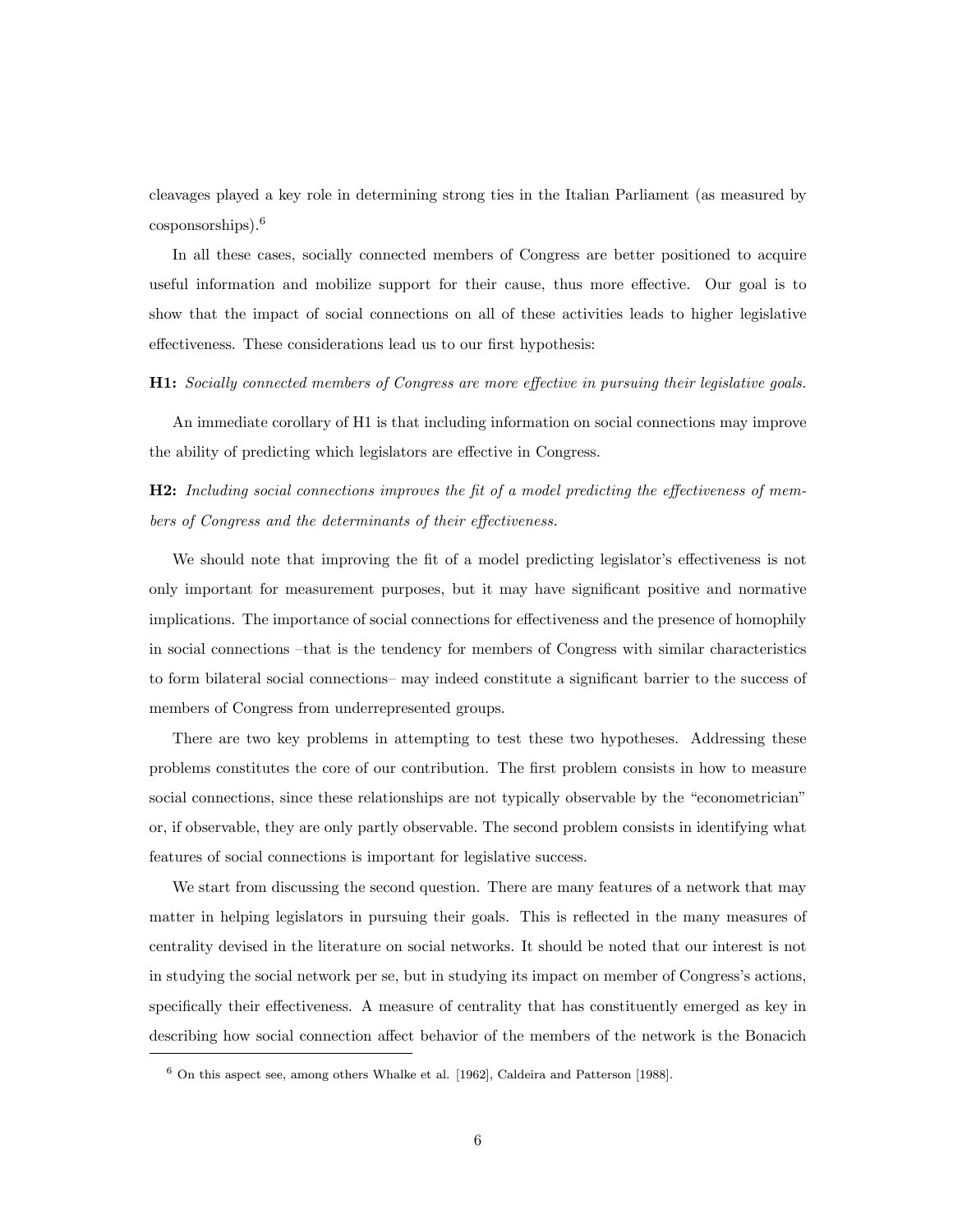centrality, or one of its variants (Bonacich [1987], Calvo-Armengol et al. [2009]). It is intuitive to assume that a member of Congress is central if s/he is connected to other members of Congress who are central; and the centrality of a member of Congress depends on the level of centrality of the other connected members. The weighted Bonacich centrality measure does exactly this, by expressing centrality in a recursive way: as a function of the characteristics of the member of Congress and a weighted sum of the centralities of the other connected members of Congress, where the weights are given by the intensity of the social connections. More specifically, for a given network matrix  $G = (g_{i,j})_{i,j=1}^n$ , the Bonacich centrality  $b_i$  of a legislator i, is defined as:

$$
b_i = A_i + \delta \sum_{j=1}^n g_{i,j} b_j \tag{1}
$$

where  $A_i$  captures i's personal characteristics,  $g_{i,j}$  is the social link between i and j. The conditions described in  $(1)$  for all i, define a system of equations in which the centrality of each member of Congress is defined by the centralities of the members to whom  $s$ /he is connected. The key parameter  $\delta$  depends on how important social externalities are for effectiveness. When social externalities are unimportant, i.e. when  $\delta = 0$ , then effectiveness depends only on the member's personal characteristics, described by  $A_i$ . When instead social externalities are positive,  $\delta > 0$ , then the solution of (1) can be expressed in matrix notation as  $\mathbf{b}(\delta, \mathbf{G}, \mathbf{A}) = [I - \delta G]^{-1} \mathbf{A}$ , where  $\mathbf{b}(\delta, \mathbf{G}, \mathbf{A}) = (b_1(\delta, G, A), ..., b_n(\delta, G, A))'$  and  $\mathbf{A} = (A_1, ..., A_n)'$ . In the political science literature, Battaglini and Patacchini [2018] have shown that legislators' ability to attract PAC contributions depends on their Bonacich centralities. In the following subsection, we will provide a formal model rationalizing why the Bonacich centralities are the relevant measure of centrality when studying the effectiveness of the member of Congress.

## $H3:$  Effectiveness in Congress is positively correlated with the Bonacich Centrality of the member of Congress.

A key question in our analysis is how effectiveness and the effect of social spillovers on effectiveness depends on the individual characteristics of the members of the U.S. Congress. There is an established literature that has studied the individual characteristics affecting legislative effectiveness. When studying the relationship between these characteristics and the social network in which the legislators operate, two natural hypotheses emerge. First, we expect to find the same qualitative results on the effect of individual characteristics of members of Congress, but if we do not explicitly include social spillovers in the analysis, then we may overestimate the importance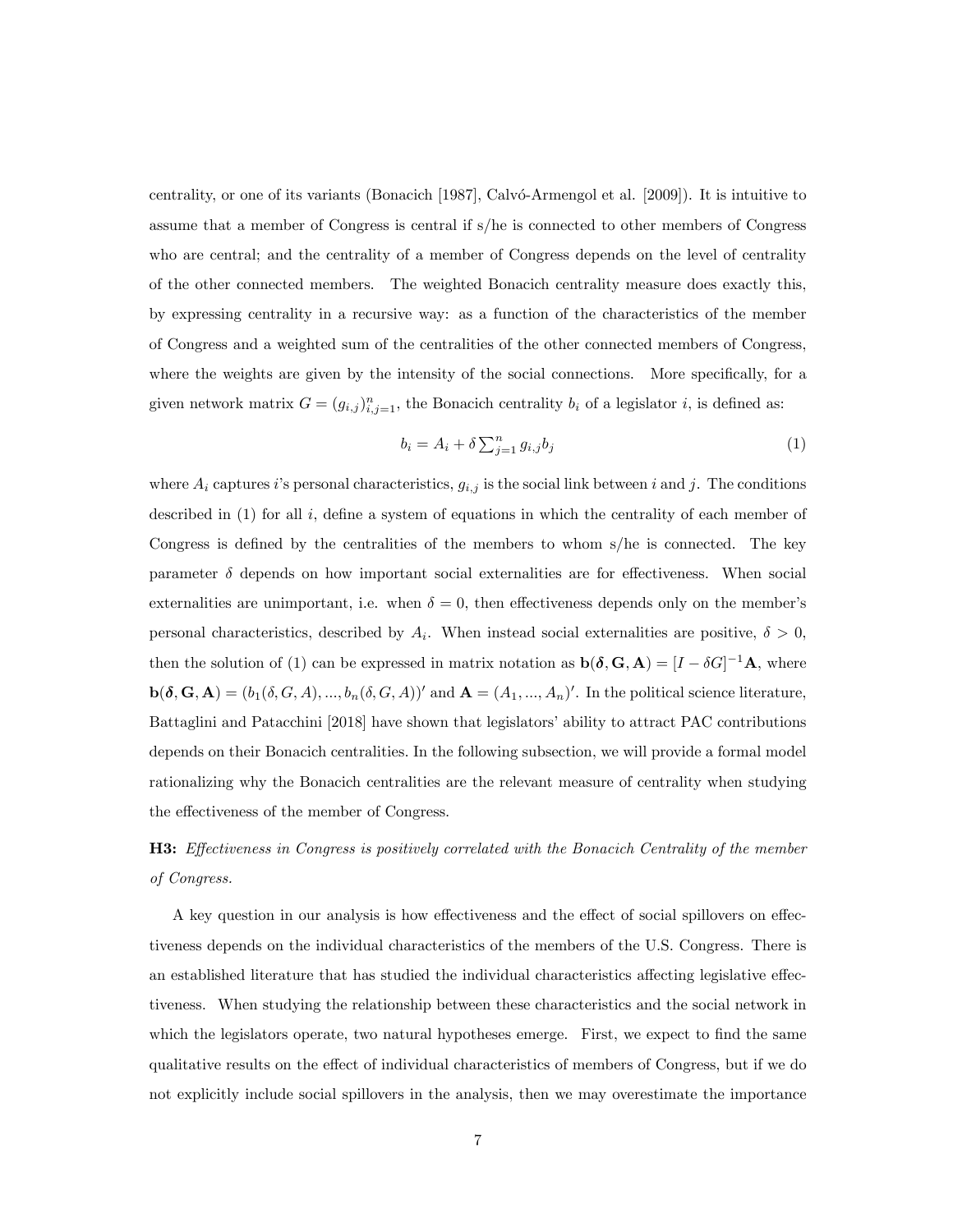of these characteristics. Some characteristics (such as party aliation, being a Committee Chair, seniority) have both direct and indirect effects on effectiveness, since they are also determinants of social connections. If, therefore, we ignore social connections, then we may obtain estimates that incorporate the indirect effects in the direct estimates.

**H4:** When social spillovers are considered, the effect of individual characteristics of members of Congress on legislative effectiveness is expected to be qualitative the same as in analyses without social spillovers. Ignoring social spillovers, however, may lead to an overestimation of individual  $effects.$ 

The second question regarding legislators' heterogeneity concerns how the importance of social ties depends the characteristics of the legislators. It is natural to expect that:

**H5:** Underrepresented groups have a higher marginal benefit from an increase in social connections.

The predictions here, however, depend on the nature of the social interactions, and a variety of other effects can prevail. For example, a possible scenario is that the marginal effect of social connections is independent from the characteristics of the legislator. Another scenario is that the marginal effect of a social connection is higher precisely for those legislators who are in the majority and dominate the legislative process.

A final important question concerns the type of social connections that matters for the members of Congress. By working across party lines, legislators are able to expand their sphere of influence beyond those who are already predisposed to support them. Kirkland [2011] and Kirkland and Gross [2014] provides a theory of how this process might work. The foundations for this line of research were laid by Granovetter [1973], who explores the role of infrequent but meaningful relationships in social networks. Kirkland's theory posits that in the co-sponsorship network legislators are linked to colleagues who commonly support the same pieces of legislations because of factors like ideology, party, and demographics, and to other Congress members less similar to them, with whom they cooperate for specic policy goals, but not all the time. In the repeated interaction with similar colleagues, a Congress member forms strong ties in the co-sponsorship network. These strong ties represent the base of support of a legislator, who would back the legislator's agenda even if they were not linked by a strong tie. At the same time, legislators establish weak ties with whom they have sporadic interactions. According to Kirkland, weak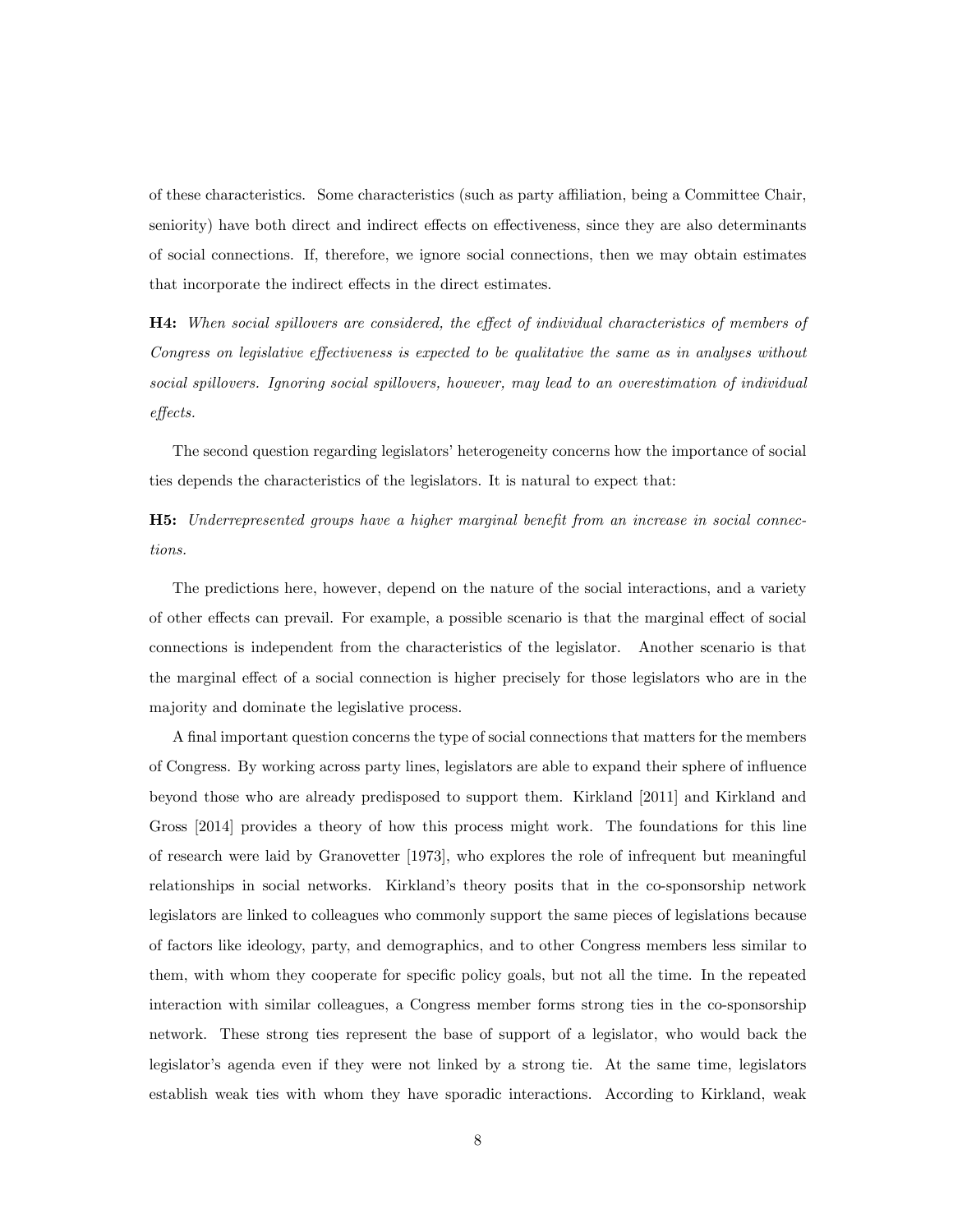ties are crucial for increasing legislative success, since they allow diffusing a legislator's influence beyond his or her base of support.

**H6:** Weak ties are more important than strong ties in determining the effectiveness of members of Congress.

### 2.2 A formal framework

Consider a Congress comprised of n legislators, where  $\mathcal{N} = \{1, ..., n\}$  is the set of legislators. Each legislator has a pet legislative project that s/he cares to implement. The goal of each legislator is to maximize her/his legislative effectiveness, measured by the probability of implementing the project. We assume that legislator i's legislative effectiveness  $E_i$  is a function of legislator  $i$ 's characteristics, her/his effort and the legislative effectiveness of all the legislators that  $i$  has befriended. This may allow i to conscript j to her/his own cause. Specifically, we assume:

$$
E_i = A_i + \varphi \sqrt{\sum_j g_{i,j} E_j} \cdot l_i \tag{2}
$$

Equation (2) represents the "production function" for legislative effectiveness. The first term,  $A_i$ , is a fixed effect idiosyncratic to i. This term may include a variety of characteristics that have been highlighted in the existing literature as important for effectiveness: the legislator's seniority (Volden and Wiseman [2009], for example), sex and race (potentially in the presence of discrimination) and the legislator's position in the committee system and party hierarchy (Anderson et al. [2003], Cox and Terry [2008], for example). The second term, which is new in our model, captures the importance of social connections. The social network is described by a  $n \times n$  matrix G with the generic element  $g_{i,j}$  that measures the strength of the social influence of legislator j on legislator i. In (2), we assume that there is a complementarity between i's effort  $l_i$  and the effectiveness of the legislators in  $i$ 's social circle, as measured by the weighted average of the effectiveness of the legislators with whom  $i$  has a social link. We normalize the social weights so that  $g_{i,j} \in [0,1]$  for any  $i, j$  and  $\sum_i g_{i,j} = 1$  for any i. This normalization simply means that legislator  $j$  has a total budget of resources to "help" connected colleagues: it is presumable that a legislator with many connections will have less time per connection. Assuming that effectiveness takes a value in  $[0,\overline{l}]$  for some  $\overline{l} > 0$ , it is easy to see that a sufficient condition for  $E_i \in (0,1)$ is that  $\overline{A} + \varphi \overline{l} < 1$ , an assumption that we will maintain throughout the analysis, where  $\overline{A}$  is the upper bound on  $A_i$ .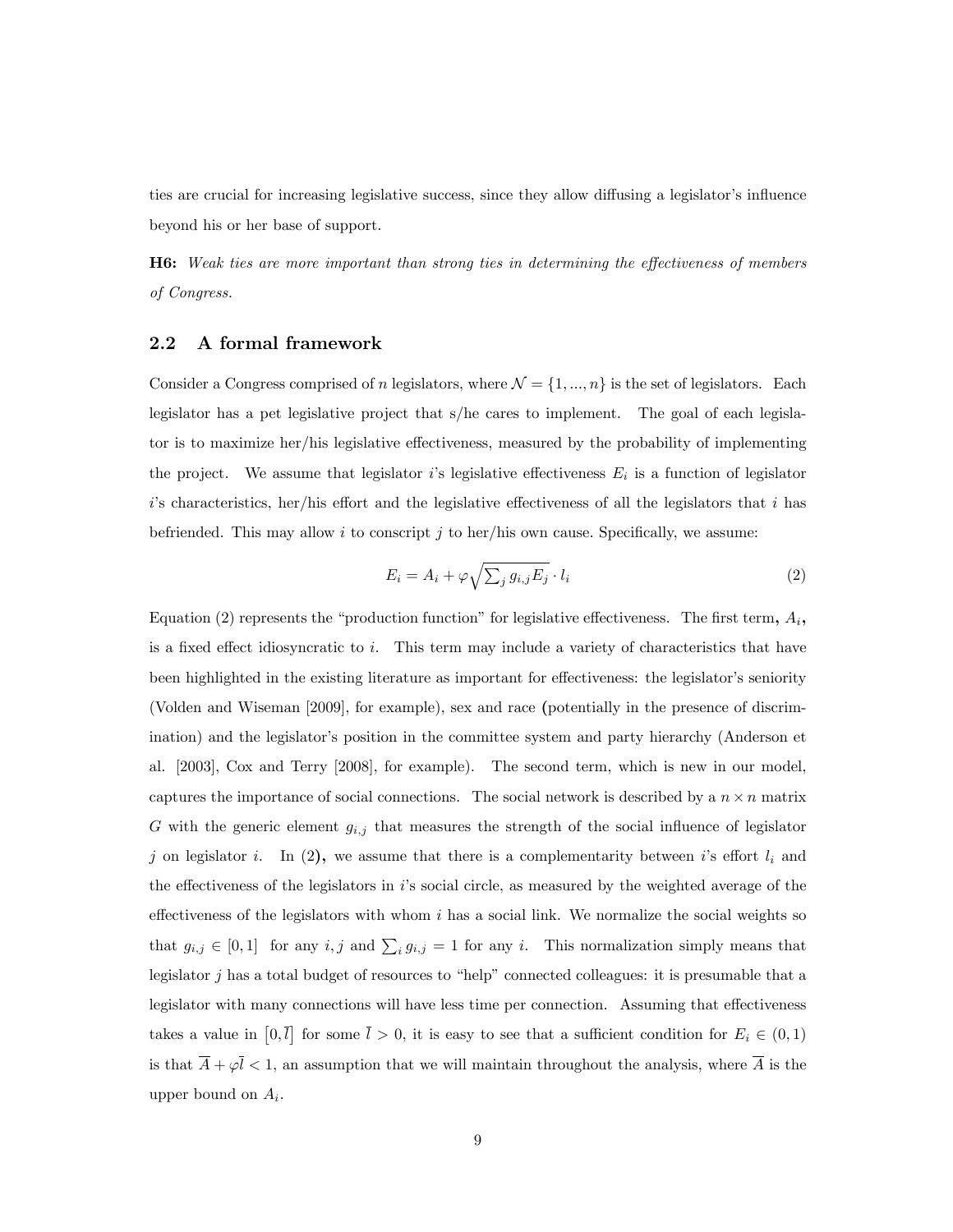A strategy for a legislator is described by a function  $l_i : \mathcal{T} \to [0,1]$ , mapping i's type  $A_i$  to an effort level. We assume that when the floor opens for business, each legislator  $i$  chooses her/his own level of effort  $l_i$  simultaneously, taking as given the social network and her/his own expectations of the other legislators' effectiveness. Given this, the levels of effectiveness are endogenously determined by (2). In the online appendix (Section 1) we prove the following result:

**Proposition 1.** There is a unique equilibrium in which legislator i's legislative effectiveness is equal to

$$
b_i(\varphi^2/2, G, \mathbf{A}) = [I - (\varphi^2/2) \cdot G]^{-1} \mathbf{A}, \tag{3}
$$

that is the weighted Bonacich centrality of legislator i in network G with discount factor  $\varphi^2/2$  and weights  $A = (A_1, ..., A_n)'$ .

From a theoretical point of view, a key novelty in the analysis presented above is the fact that legislators choose the optimal legislative effort  $l_i$  taking as given their rational expectations of the other legislators' levels of effectiveness. This approach is similar to the approach in general equilibrium theory in economics where consumers choose their optimal consumption taking prices as given: here legislators choose their levels of effort taking the other legislators' centralities as given; as in general equilibrium theory (where prices are endogenous since they need to clear markets), here the levels of effectiveness are endogenous since they must satisfy the externality equation  $(2)$  given the optimal effort levels.

When there are no social spillovers (i.e.,  $\varphi = 0$ ), Proposition 1 tells us that legislative effectiveness is determined exclusively by the individual characteristics of legislators:

$$
(E^1(G, A), ..., E^T(G, A))' = A.
$$

In the presence of social spillovers among connected legislators (i.e.  $\varphi > 0$ ), however, the effectiveness of any legislator depends on the characteristics of all other legislators, with each legislator weighted using their distance in the network (the weights given by the rows of  $[I - (\varphi^2/2) \cdot G]^{-1}$ ). Since the standard model is nested as a special case of the more general model (with  $\varphi = 0$ ), we will be able to test if social connections improve the fit of our estimates of  $E$ .

#### 2.3 Empirical Model

Assume that we observe data from  $\bar{r}$  Congresses  $r = \{1, ..., \bar{r}\}\$ , each comprised of n Congress members and characterized by a network  $G_r = \{g_{i,j,r}\}\.$  Moreover, assume the vector of characteristics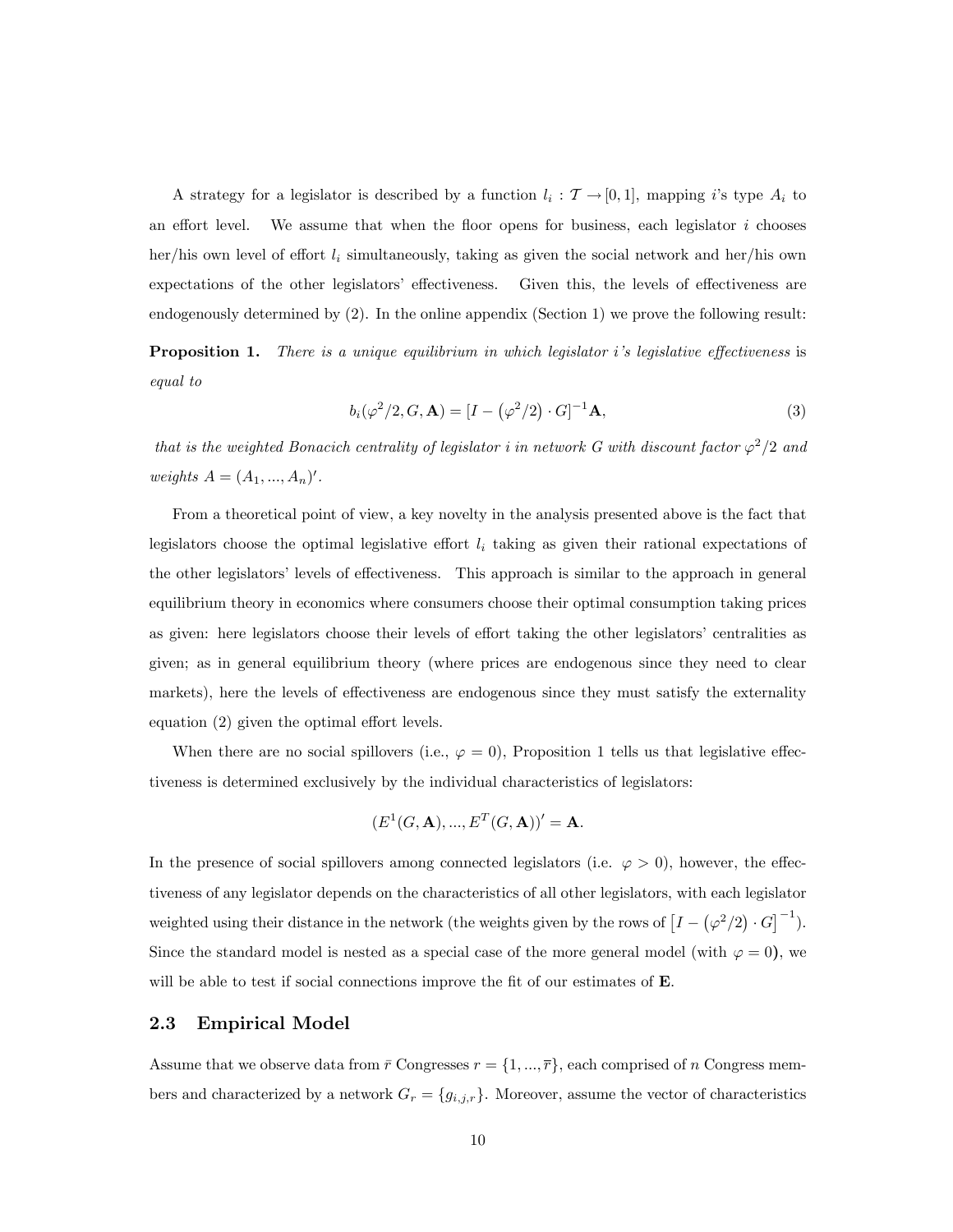of legislators in Congress r,  $\mathbf{A}_r = (A_{1,r},...,A_{n,r})'$ , is a linear function of a vector of Congress member  $i$ 's characteristics in Congress  $r$ :

$$
\mathbf{A}_r = \alpha + X_r \boldsymbol{\beta} + \boldsymbol{\varepsilon}_r,\tag{4}
$$

where  $\varepsilon_r = (\varepsilon_{1,r},...,\varepsilon_{n,r})'$  is a vector of i.i.d. shocks,  $\boldsymbol{\beta} = (\beta_1,...,\beta_k)'$  is a vector of coefficients and  $\alpha$  is a constant term. Given (4), the model prediction (3) for Congress r can be represented as:

$$
\mathbf{E}_r = \alpha + \phi \cdot G_r \mathbf{E}_r + X_r \boldsymbol{\beta} + \boldsymbol{\varepsilon}_r \tag{5}
$$

where, for simplicity we denote  $\phi = \varphi^2/2$ . System (5) is a spatial autoregressive system that can be easily estimated given  $G_r$  and  $\mathbf{X}_r$ . When bringing this model to the data, however, we face a key challenge: the social network  $G_r$  is likely endogenous and determined by variables that also affect  $\mathbf{E}_r$ . If these characteristics are omitted in  $X_r$  or are unobservable, then the estimation results are biased.

To address this concern, we implement a Heckman correction of (5) with a two stage estimation strategy. The idea is to explicitly account for a possible correlation between unobserved factors driving network formation and outcomes. Identification in Heckman selection models is notoriously difficult, especially in environments like ours in which networking in Congress is driven by the goals of the politicians. We rely on an original instrument: the network of the legislators' alumni connections. These connections offer an instrument which rests on plausible assumptions: the network is exogenous to the political process, but still relevant even many years after the Congress members attend school (a fact that is well known in general and that we will document for our specific case below).<sup>7</sup>

For the first step, we estimate a standard dyadic model of link formation (see, e.g., Fafchamps and Gubert [2007]]).<sup>8</sup> When used in our context, the link  $g_{i,j,r}$  between two Congress members i and j in Congress r is explained by distances between i and j in terms of characteristics according to the model:

$$
g_{i,j,r} = \delta_0 + \delta_1 w_{i,j,r} + \sum_{l} \delta_{l+1} |x_{i,r}^l - x_{j,r}^l| + \eta_{i,j,r},
$$
\n(6)

<sup>7</sup> Observe that the Heckman selection model would be identied even without exclusion restrictions. Identi fication, in this case, exploits non-linearities specific to the network structure of our model. The dyad-specific regressors used in the first stage (the network formation stage) are expressed in absolute values of differences: these differences in characteristics do not appear in the outcome equation.

<sup>8</sup> To check for robustness, in Section 5 we also present results from an alternative approach based on Exponential Random Graphs.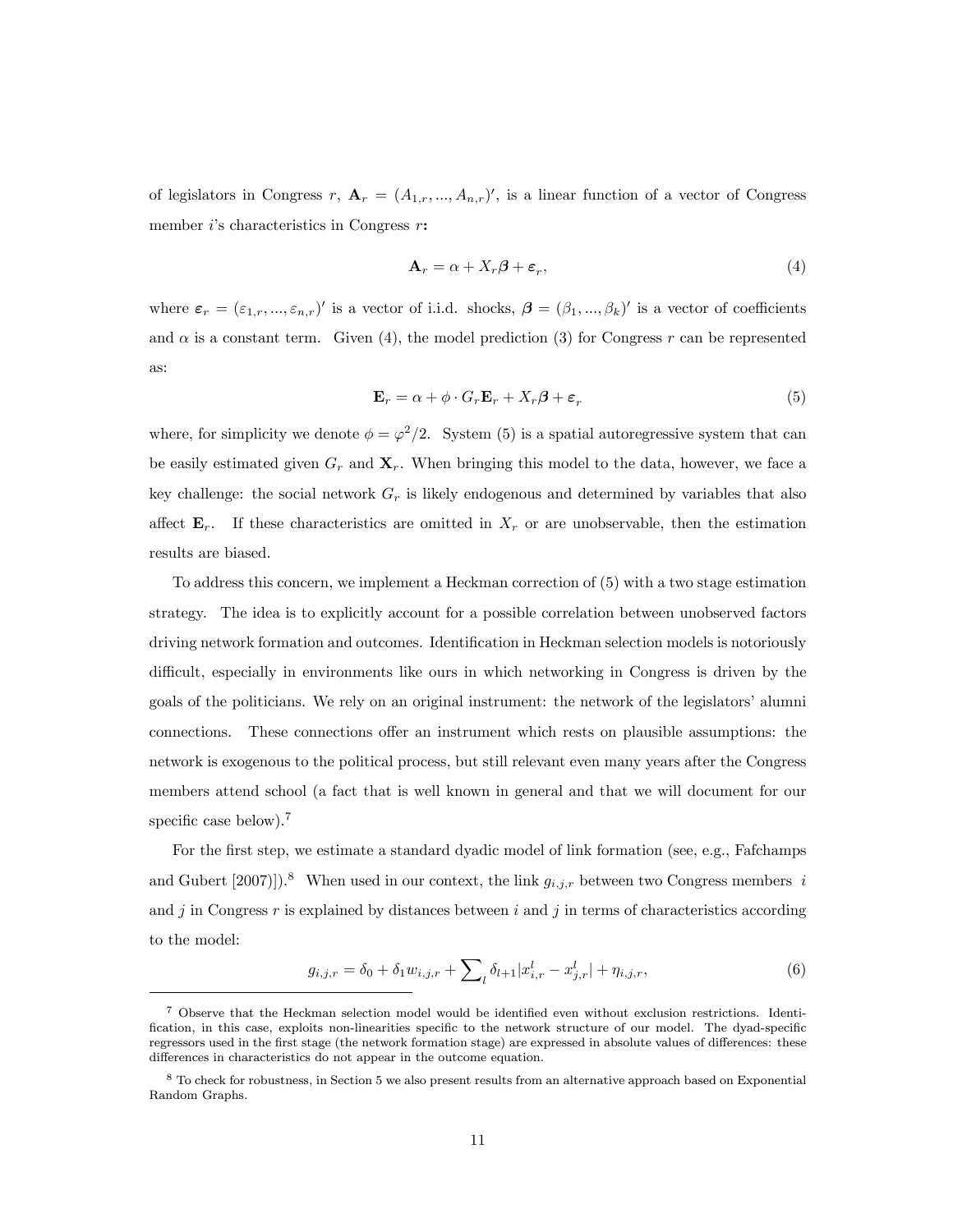where  $x_{i,r}^l$  for  $l = 1,...,L$  are i's characteristics and  $w_{i,j,r}$  denotes connections in the alumni network. The link  $g_{i,j,r}$  is equal to the number of i's bills cosponsored by j over the total number of bills cosponsored by j; and the link  $w_{i,j,r}$  between two Congress members i and j in Congress r is equal to the number of educational institutions attended by both  $i$  and  $j$  within four years from each other over the total number of institutions attended by  $j$ .<sup>9</sup>

As standard in the literature on dyadic link formation, we assume:

**Assumption 1.** Assume that  $\varepsilon_r = (\varepsilon_{1,r},...,\varepsilon_{n,r})'$  and  $\eta_r = (\eta_{i,1,r},...,\eta_{i,n,r})'$  are jointly normal with  $E(\epsilon_{i,r}^2) = \sigma_{\epsilon}^2$ ,  $E(\epsilon_{i,r}\eta_{i,j,r}) = \sigma_{\epsilon\eta}$  for all  $i \neq j$ ,  $E(\eta_{i,j,r}\eta_{ik,r}) = \sigma_{\eta}^2 \ \forall j = k$ , and  $E(\eta_{i,j,r}\eta_{i,k,r}) =$  $0 \forall j \neq k$ .

Assumption 1 implies that the selection effect (i.e. the correlation between unobservable characteristics determining link formation and unobservable characteristics driving the outcome as measured by  $\sigma_{\epsilon,\eta}$  is the same for all politicians. Under Assumption 1, it can be shown that expected value of the error term conditional on the link formation is  $E(\epsilon_{i,r}|\eta_{i,1,r},\ldots,\eta_{i,n-1,r}) =$  $\psi \cdot \sum_{j \neq i} \eta_{i,j,r}$ , where  $\psi = \sigma_{\epsilon \eta}/\sigma_{\eta}^2$ . It follows that our model can be written as:

$$
\mathbf{E}_r = \left[I - \phi G_r\right]^{-1} \cdot \left[\alpha \cdot \mathbf{1} + X_r \beta + \psi \xi_r + \varepsilon_r\right] \tag{7}
$$

where  $\xi_{i,r} = \sum_{j \neq i} \eta_{i,j,r}$  with  $\boldsymbol{\xi}_{\mathbf{r}} = (\xi_{i,r},...\xi_{n,r})'$ . The term  $\psi \boldsymbol{\xi}_{\mathbf{r}}$  now captures the selection bias.

An advantage of model (7) is that it allows to control for the presence of individual-level unobserved factors. As said in the introduction, a politician's intrinsic ability is a prominent example. More able politicians who are more effective may be more likely to attract cosponsors and may also have attended a more prestigious school. Another example may be unobserved features of the educational institutions attended by i. The term  $\xi_{i,r}$  includes all unobserved *characteristics* of legislator  $i$  that contribute explaining her/his connections in  $(6)$ .

For a sample of *n* agents at each Congress *r*, stack up the data by defining  $E = (E'_1, \dots, E'_{\overline{r}})'$ ,  $\epsilon = (\epsilon'_1, \cdots, \epsilon'_{\overline{r}})'$ , and  $\alpha = (\alpha'_n, \cdots, \alpha'_n)'$  as a  $n\overline{r}$ -dimensional vectors,  $X = (X'_1, \cdots, X'_{\overline{r}})'$  as a  $n\overline{r} \times k$ matrix, and  $G = diag{G_r}_{r=1}^{\bar{r}}$  as a  $n\bar{r} \times n\bar{r}$  matrix. For the entire sample, the model is:

$$
\mathbf{E} = [I - \phi G]^{-1} \cdot [\alpha \cdot \mathbf{1} + X\beta + \psi \xi + \varepsilon]
$$
\n(8)

 $9$  Since most universities make significant efforts to connect alumni graduating in nearby cohorts, we also consider a network link definition based on a eight year time window. Results are qualitatively unchanged, and available upon request.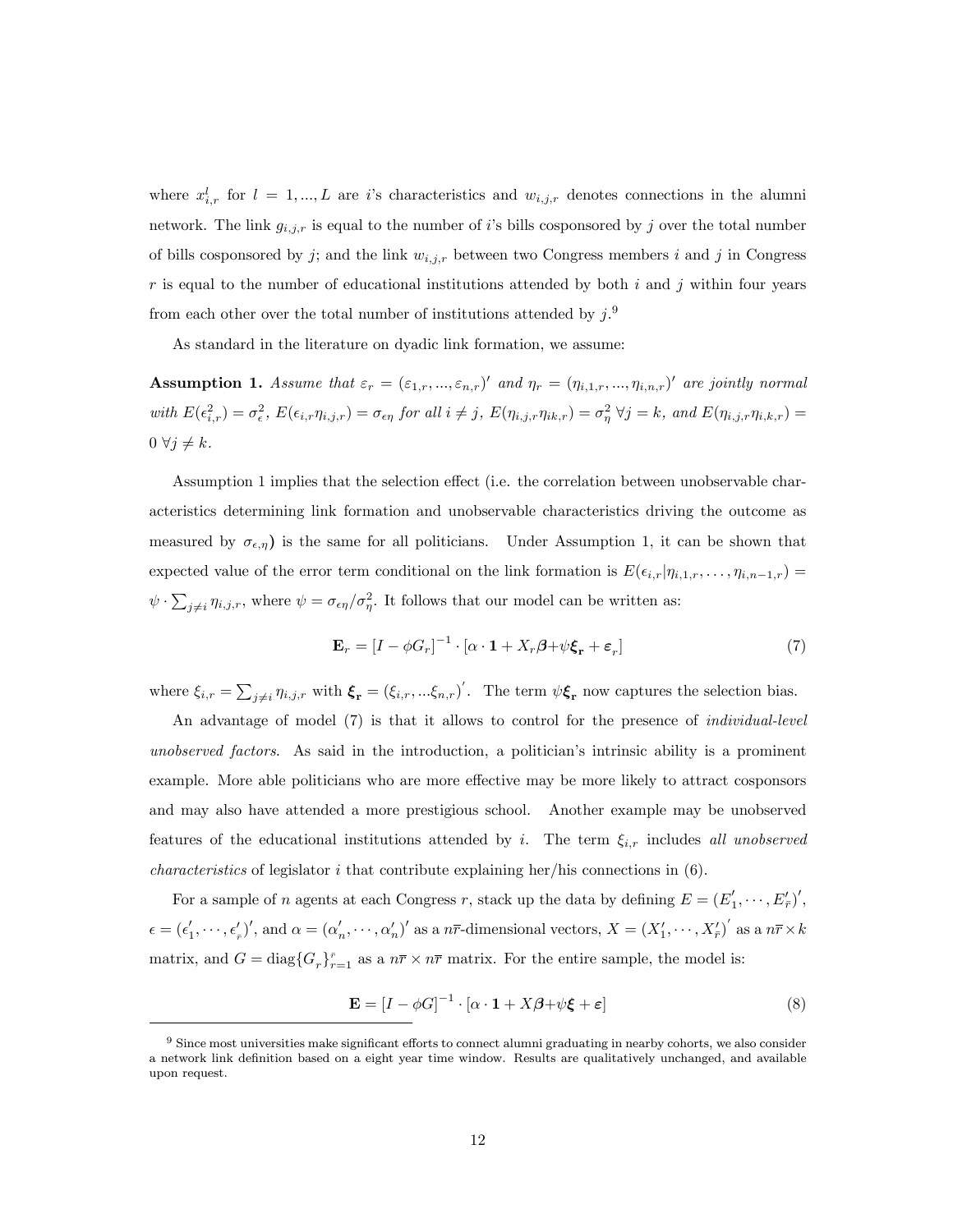Given the social network G, the covariates **X** and the correction  $\xi$ , we can estimate the parameters of interest  $\phi$ ,  $\alpha$ ,  $\beta$ , and  $\psi$  by Nonlinear Least squares (NLLS) using (8).<sup>10</sup>

Inference is complicated because the selectivity term  $\xi$  is a generated regressor from a previous estimation and no closed form solution is available for the NLLS standard errors estimates in a network context. We use bootstrapped standard errors with 500 replications. Because of the inherent structural dependency of network data, the design of the resampling scheme needs special consideration. The residuals in the vector  $u = \left[I - \hat{\phi}G\right]^{-1} \varepsilon$  in (8) are not i.i.d., and thus one cannot sample with replacement from this vector. We thus use the residual bootstrap procedure in spatial econometrics (e.g., Anselin [1990]) where resampling is performed on the structural errors  $\varepsilon$ , since they are assumed to be i.i.d. (see model (5)).<sup>11</sup>

### 3 Data

We measure each Congress member's legislative performance using the Legislative Effectiveness Scores (LESs) for members of the U.S. House of Representatives, developed by Volden and Wiseman [2009]. Each member of Congress's score is based on how many bills each legislator introduces, as well as how many of those bills receive action in committee, pass out of committee and receive action of the floor of the House, pass the House, and ultimately become law. Data are available online by the Legislative Effectiveness Project  $(http://www.thelawmakers.org)$ . We use information from five recent election cycles: from the 109th Congress (election cycle  $2004$ ) to the 113th Congress (election cycle 2012).

In line with existing theories of Congressional politics, Volden and Wiseman [2009] argue that legislative effectiveness is a function of innate abilities, a cultivated set of skills, and institutional positions. The Legislative Effectiveness Project thus provides data on the observed legislators' characteristics that are theoretically important for lawmaking effectiveness. Nine factors are identified. The first one is the number of years served as a member of the Congress. As legislators spend more time in Congress, they are expected to become better, and more effective, at lawmaking.

Consistent with the acquisition of skills over time, the second factor is previous legislative

<sup>&</sup>lt;sup>10</sup> An OLS estimation of this system would not be consistent because of the simultaneity which is endemic in spatial autoregressive models (see, e.g., Anselin [1988]).

<sup>&</sup>lt;sup>11</sup> In practice, having in hand the residual vector u, the vector of structural errors are derived from  $\boldsymbol{\varepsilon} = \left[I - \hat{\phi} G\right] u$ . They are resampled Congress by Congress.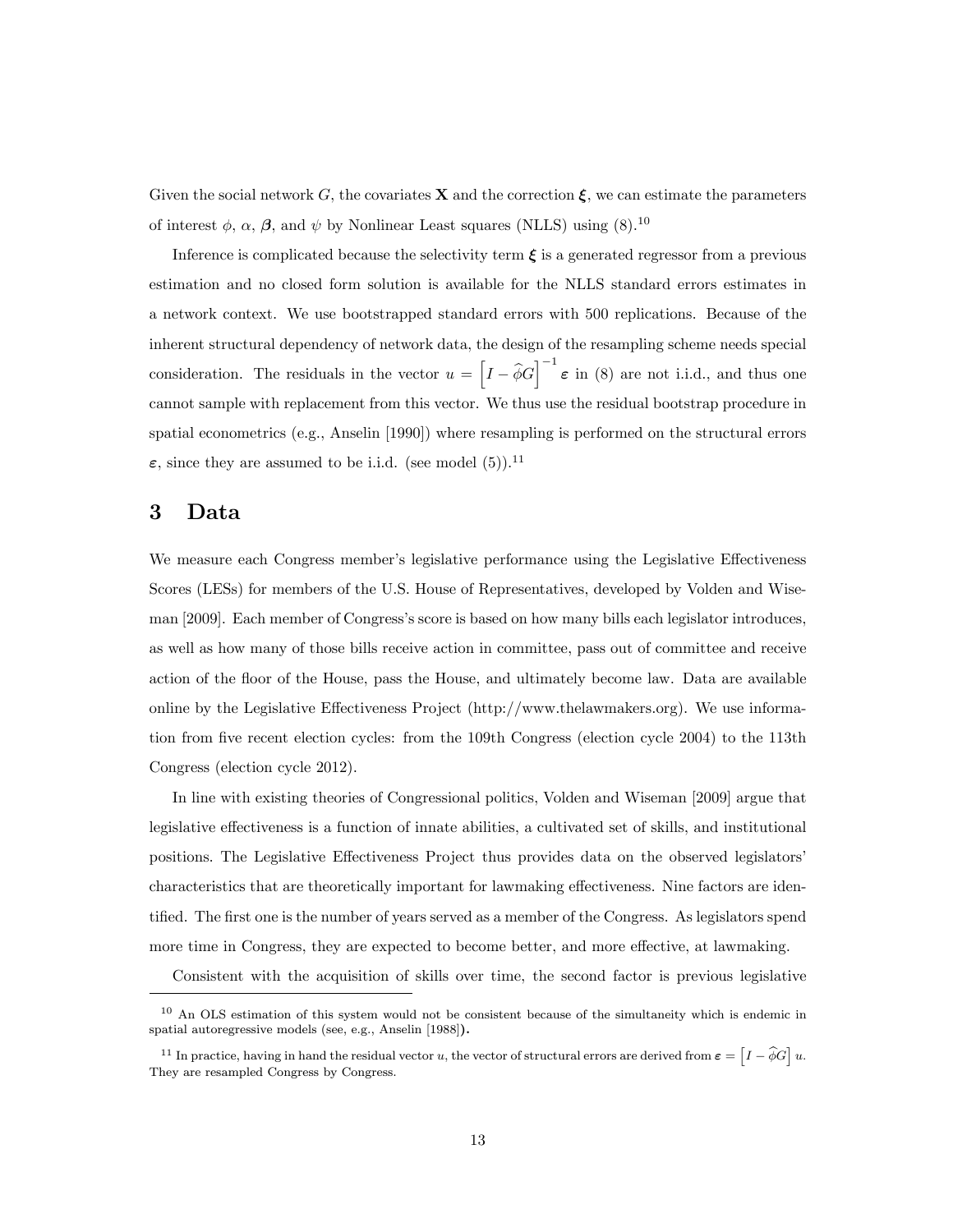experience. Legislators who have previously served in the state legislatures may be more effective than legislators without similar experiences.

The subsequent three factors (party influence, committee influence, and legislative leadership) capture the effect of institutional positions on the legislative process. The bills endorsed by Congress member in prestigious institutional positions are more likely to receive attention by their own (and other) parties and committees. By the same reasoning, committee chairs and members of the most powerful committees (Appropriation, Budget, Rules and Ways and Means) could also have greater legislative effectiveness. Volden and Wiseman [2009] find that the high level of effort required by the members of these committees, however, results in a number of endorsed bills which is lower than the average House member, thus making the relationship with their LES scores negative. Party leadership is also an important variable, with opposite effects for leaders of the majority or minority party. Majority party leaders are more likely to receive attention and have their bills pass the House. Minority Party leaders, in contrast, find it more difficult relative to other members of their party. Being Speaker of House may also result in less effectiveness, given then the LES score is based on how far legislators' bills advance in the legislative process and the Speaker of the House traditionally introduces few, if any, bills.

The sixth factor captures ideological considerations. The Legislative Effectiveness Project data is merged with the http://voteview.com project data. It provides data on legislators' preferences for extreme or moderate policies. These preferences are captured by the absolute value of the first dimension of the *dw-nominate score* created by McCarty et al. [1997], which measures a legislator's distance to the center in terms of ideology. A number of legislative politics studies suggest a negative correlation between this variable and legislative success, reflecting idea that moderate policies obtain a larger consensus among the members of the House (see, e.g. Krehbiel [1992], Wiseman and Wright [2008]).

The seventh factor captures the demographic characteristics of members in Congress. The experiences of female and ethnic minority legislators in terms of effective lawmaking are different from the average Congress members, though the existing literature has not reached a consensus about the sign and the sources of these differences (Jeydel and Taylor [2003]; Volden and Wiseman [2009]; Volden et al. [2013]).

The eighth factor is the size of the Congressional delegation, which counts the number of districts in the state Congressional delegation (and thus the number of Congress members in the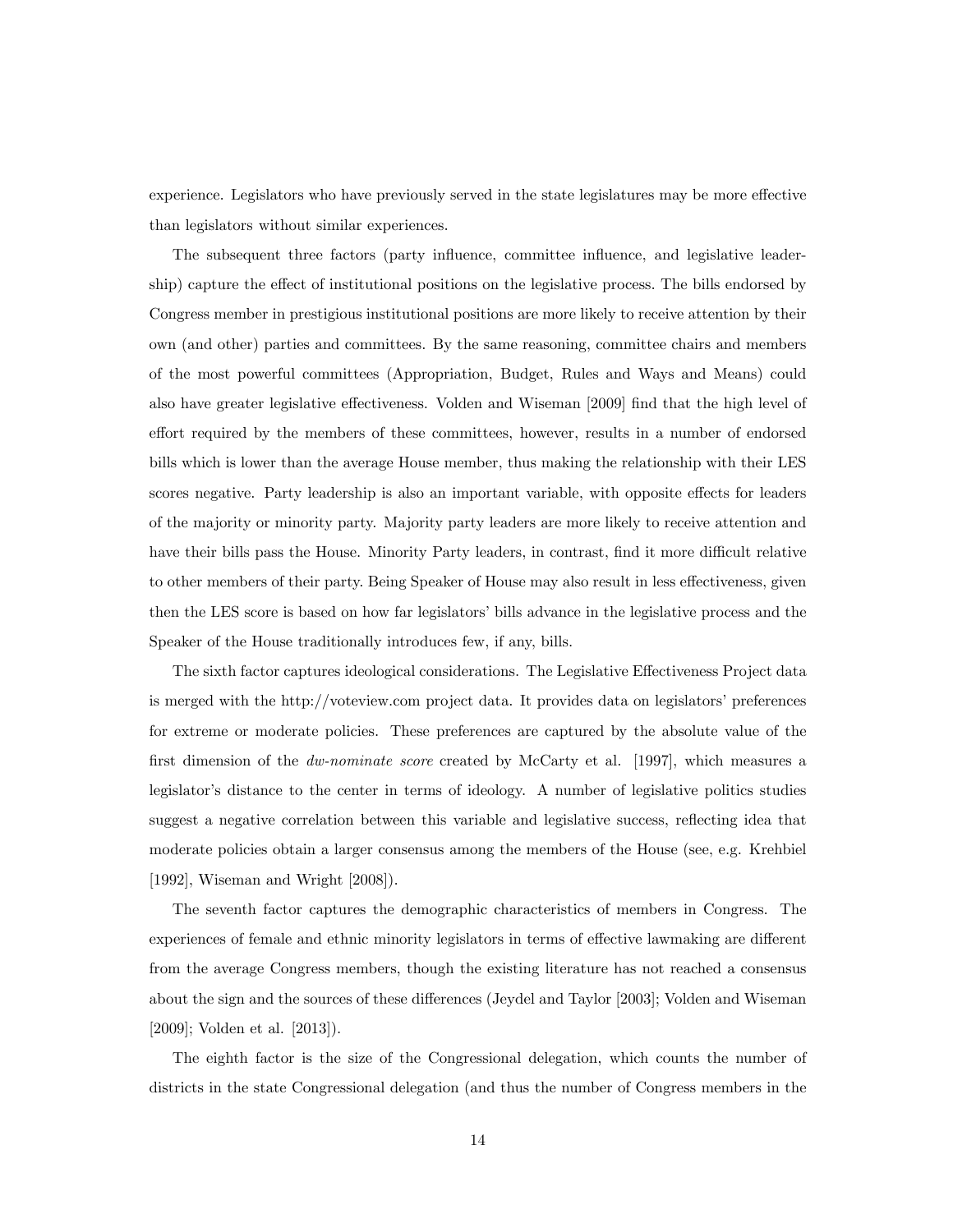House from the same state). Legislators coming from larger Congressional delegations may be more effective since they can find coalition partners among the members of their delegations. In contrast, the presence of more legislators interested in the same issues (the interests of the state) may result in a lower number of bills advanced in the legislative process for each legislator.

The last factor is electoral competition, as measured by the margin of victory. If voters value politicians' legislative effectiveness, then one would expect a positive relationship between legislators' levels of effectiveness and their margins of victory. The existence and sign of this relationship, however, is still a matter of debate. It is possible that vulnerable legislators spend their energy on campaigning, while legislators in safe districts commit more time to the lawmaking process (see, e.g. Volden and Wiseman [2009]).

Our analysis considers all the legislator characteristics indicated in the Legislative Effectiveness Project. The control set  $X_r$  in model (8) includes the number of years spent in Congress, margin of victory, dw-ideology, the size of the state Congressional delegation, party, chairmanship, majority and minority party leadership, whether the Congress member is the Speaker of the House, gender and race. Because the information on previous legislative experience is missing for a large share of politicians (more than 20%), we add this control as a robustness check in Section 2.2 in the online appendix for the subsample of Congress members for whom the variable is available. The information on committee membership is also exploited in that Section. While Volden and Wiseman [2009] use a dummy variable capturing membership in the most powerful committee, we include a full set of committee fixed effects as a robustness check. Members of the same committee who work on the same topic are likely to be connected in our network since they likely cosponsor the same bills and also likely to have similar LES scores. The committee fixed effects control for these common shocks.

We construct a legislative network using data on cosponsorship from the Library of Congress data information system, THOMAS (http://thomas.loc.gov). We dene two members of Congress as linked if they have cosponsored the same bill. Each network includes roughly 433 Representatives (including midterm replacements). As a result, we obtain a sample of 2,176 connected Congress members. Figure 3 illustrates the cosponsorship network of the 113th U.S. Congress in a picture in which each node corresponds to a politician and the size of the node is proportional to her/his LES.<sup>12</sup>

<sup>&</sup>lt;sup>12</sup> The layout of the network was generated by the algorithm lgl (large graph layout) implemented in the R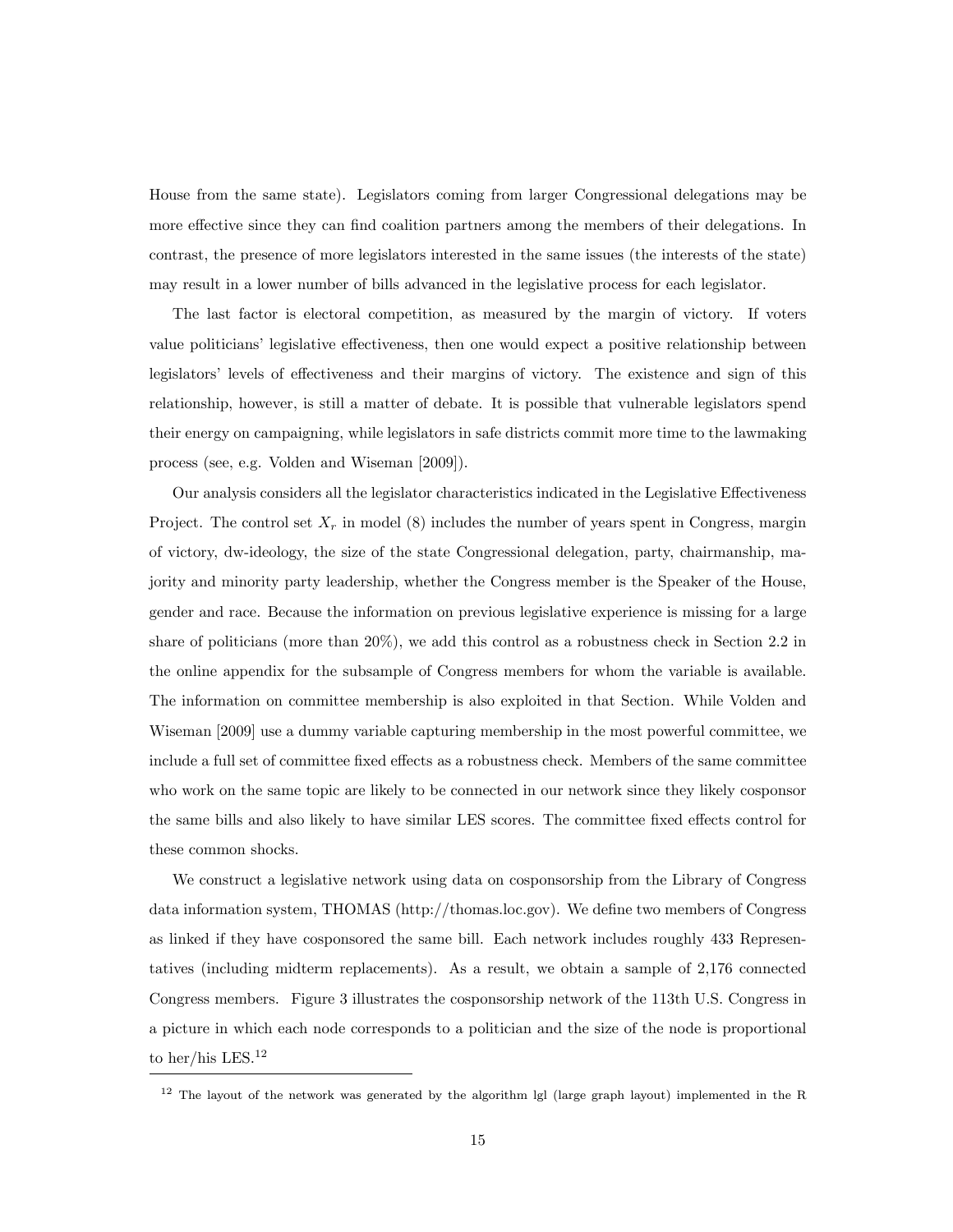$\int$  natheight=7.3319in, natwidth=10.9987in, height=4.4719in, width=4.7841in

 $C$ :/Users/eleonora/AppData/Local/Temp/graphics/PKYN7200<sub>1.pdf</sub>

Figure 1: Legislative effectiveness and the cosponsorship network in the 113th Congress. Republicans are represented by circles, democrats by squares.

We obtain information on high schools and higher education institutions attended for both undergraduate and graduate degrees from the Biographical Directory of the United States Congress (available online at http://bioguide.Congress.gov/biosearch/ biosearch.asp) and construct a membership network based on educational experience.<sup>13</sup> A tie between two Congress members exists if they graduated from the same institution within four years of each other. Table A1 in the appendix provides a detailed description of the variables used in this study, together with summary statistics for our sample.

### 4 Estimation Results

We begin our empirical analysis by showing that the alumni networks are still relevant in the cosponsorship network even many years after the Congress member attended school. This exercise constitutes the formal "first step" of the approach described in Section 2.3. Column  $(1)$  of Table 1 presents the OLS estimation results of model (6) in which we include all the explanatory variables previously highlighted by the literature (see discussion in Section 3). As it can be seen, two politicians who attended the same educational institution are more likely to cosponsor the same piece of legislation than two politicians who attended dierent institutions or the same institution at different times, keeping constant similarities in terms of observed characteristics. In Column  $(2)$  of Table 1, we also include a variant of our model in which we control for school fixed effects, showing that the results remain qualitatively unchanged.

Table 2 presents the results of the "second step" in the two-step Heckman approach described in Section 2.3. The results are obtained using standard weighted least square regressions that

package "igraph." To make the picture clearer, we are plotting a link only for  $g_{i,j}$  that are in the top 5% in terms of weight (number of cosponsored bills). Effectiveness levels are larger for Republicans because they constitute the majority in this Congress.

<sup>&</sup>lt;sup>13</sup> We use academic institutions attended for both undergraduate and graduate degrees. In dealing with multiple campuses, we matched each satellite campus as a separate university (e.g., University of California at Los Angeles, San Diego, and Berkeley are treated as separate universities). We match specialized school to the university. We drop observations where a specialized school name could match multiple universities (e.g., School of Management).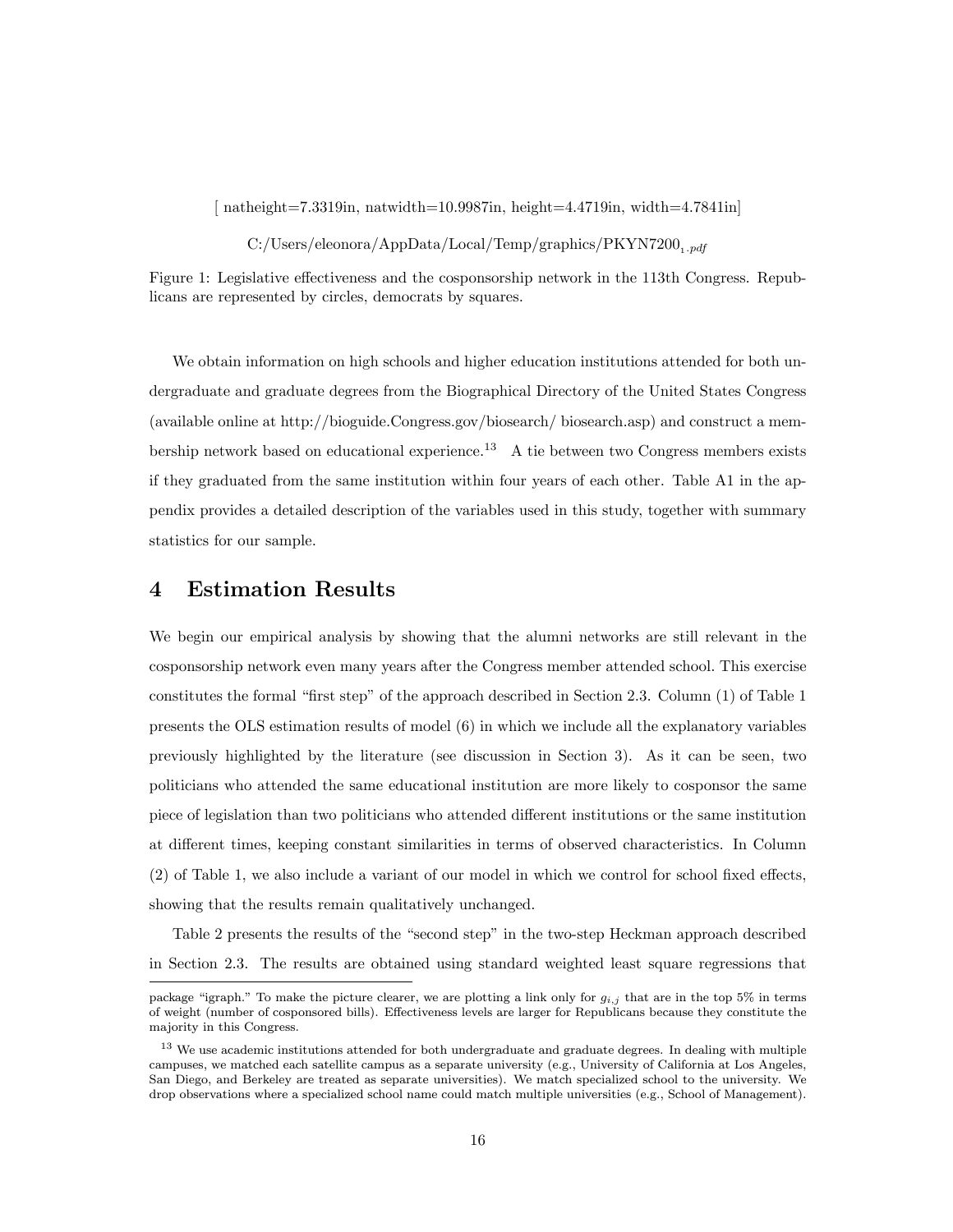are detailed in the online Appendix (Section 2.2).<sup>14</sup> As a benchmark, column (1) reports the OLS estimates of the traditional model in which legislative effectiveness is explained using only legislators' characteristics (ignoring the fact that Congress members are connected). This is the specification used by Volden and Wiseman [2009]. Although we use more recent data, most of the estimates remain in line with their findings. Consistent with the recent evidence that women's legislative behavior does not differ from men's (Lawless et al.  $[2018]$ ), we do not find statistical differences in the effect of gender on legislative success. The remaining columns provide evidence on the importance of network externalities. Column (2) presents the NLLS estimates of our model (equation (5)) using the cosponsorship network without controlling for network endogeneity. The estimates reveal a positive and statistically significant estimate of  $\phi$ , which suggests the presence of externalities in line with hypothesis H1.

We formally test whether the model fit improves with the addition of network effects (relative to the traditional linear regression in which  $\phi = 0$ , in Column (1), Table 2) using a partial F-test.<sup>15</sup> The F-test rejects the hypothesis that the model with  $\phi \neq 0$  does not provide a significantly better fit than the model with  $\phi = 0$  (F value 350.95,  $p < 0.01$ ). This evidence supports hypothesis H2. Column (3) presents the estimation results when controlling for network endogeneity (equation (7)), using the residuals from equation (6) in Column (1) of Table 1. It appears that the estimate of the selection correction term is statistically signicant and negative. This is consistent with the presence of unobservable characteristics that are positively correlated with, legislator i's legislative effectiveness, but negatively with variables that affect other legislators' inclinations to cosponsor bills proposed by i (or vice versa). For example, i may have a very specialized knowledge, so s/he sponsor only few bills, but very effectively. The partial F-test comparing the fit of the model without correction versus the fit of the model with correction shows that the fit of the model further improves when adding the correction (F value 59.42,  $p < 0.01$ ). The important result here is that the estimate of our target parameter  $\phi$  maintains its statistical significance and positive sign, confirming  $H1$  (and  $H2$ ).

 $14$  Because in the first stage the politicians'individual characterstics are used with a functional form different than the second stage, they all act as excluded variables. For this reason, we report in the last row of Table 2 the test for weak instruments in the case of multiple instruments proposed by Stock and Yogo [2005]. The test reveals no evidence of weak instrument problems.

<sup>&</sup>lt;sup>15</sup> Let  $RRS_1$  define the residual sum of squares of the unrestricted model [Column (1)] and  $p_1$  the number of parameters. Let  $RRS_2$  the residual sum of squares of the restricted model [Column (2)], and  $p_2$  the number of parameters. The partial F-test statistic  $F = [(RRS_1 - RRS_2)/p_1 - p_2]/(RRS_1)/n - p_1$  will have an F distribution with  $(p_1 - p_2, n - p_1)$  degree of freedom.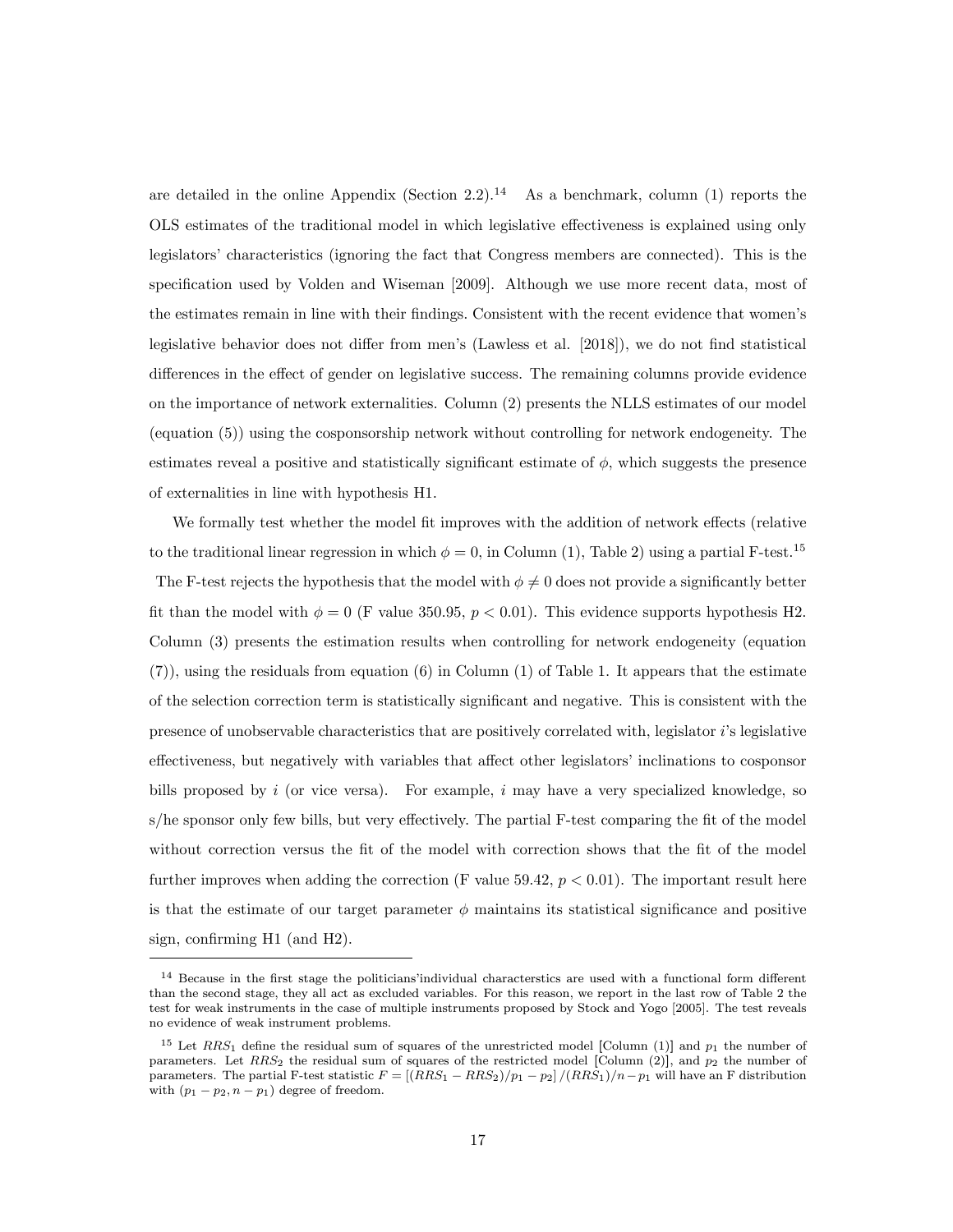Finally, Column (4) presents the estimation results using the correction for network endogeneity when adding in the network formation model school fixed effects (Table 1, Column  $(2)$ ). The results show that the evidence remains qualitatively unchanged, confirming that our target parameter  $\phi$ is positive and statistical signicant.

The coefficients on most of the control variables retain same sign and statistical significance across models, Column  $(1)$ -Column  $(4)$ . However, the interpretation and magnitude of these effects differs. Indeed, if  $\phi > 0$  (in model (7)), then the marginal effect of the k-th covariate is not  $\beta_k$ , but  $(I - \phi G)^{-1}(I\beta_k)$ , which is an  $n_r \times n_r$  matrix with its  $(i, j)$ -th element representing the effect of a change in  $x_{jk}$  on  $y_i$ . The important difference is that the marginal effects are heterogeneous across individuals, since they depend on the individual's position in the network. In Table A1 in the online appendix, we show the magnitudes of the diagonal elements of this matrix and compare them with the OLS marginal effects. As conjectured in hypothesis  $H_4$ , the evidence presented in this table suggests that traditional estimates of the effects of these characteristics on legislative effectiveness which ignore those externalities risk overstating their importance by omitting a relevant variable, social connectedness.

In Section 2.2 of the online appendix, we present different specifications of model  $(7)$  as robustness checks. Since the data generation process for the DW-nominate score is roll call votes and the bills that become law (and thus included in the computation of the LES) are subject to roll calls, we remove the DW-nominate score from the specification. Next, we include in model (7) dummies for all the Congressional committees (21 dummies), and a control for politician's previous legislative experience.<sup>16</sup> The estimation results for these model specifications are presented in Table A2 of the online appendix. The estimated externality remains positive and statistically significant in all cases, indicating that our evidence of network effects is not driven, for example, by common shocks at the level of the committee. Details of these robustness checks are contained in Section 2.2 of the online Appendix.

In Table A3 in the online appendix, we compare the explanatory power of our theory-driven centrality measure with the one of other standard centrality measures. The results show that the measure of network externality supported by Proposition 1 has the highest explanatory power, supporting hypothesis H3. Additional details on this exercise are contained in Section 2.3 of the

 $16$  This is one of the nine factors indicated by Volden and Wiseman [2009] as drivers of legislative effectiveness. The Legislative Effectiveness Project dataset, however, does not report this information for about 20% of the politicians in our sample. Therefore, we did not include it in our previous analysis to preserve the sample size.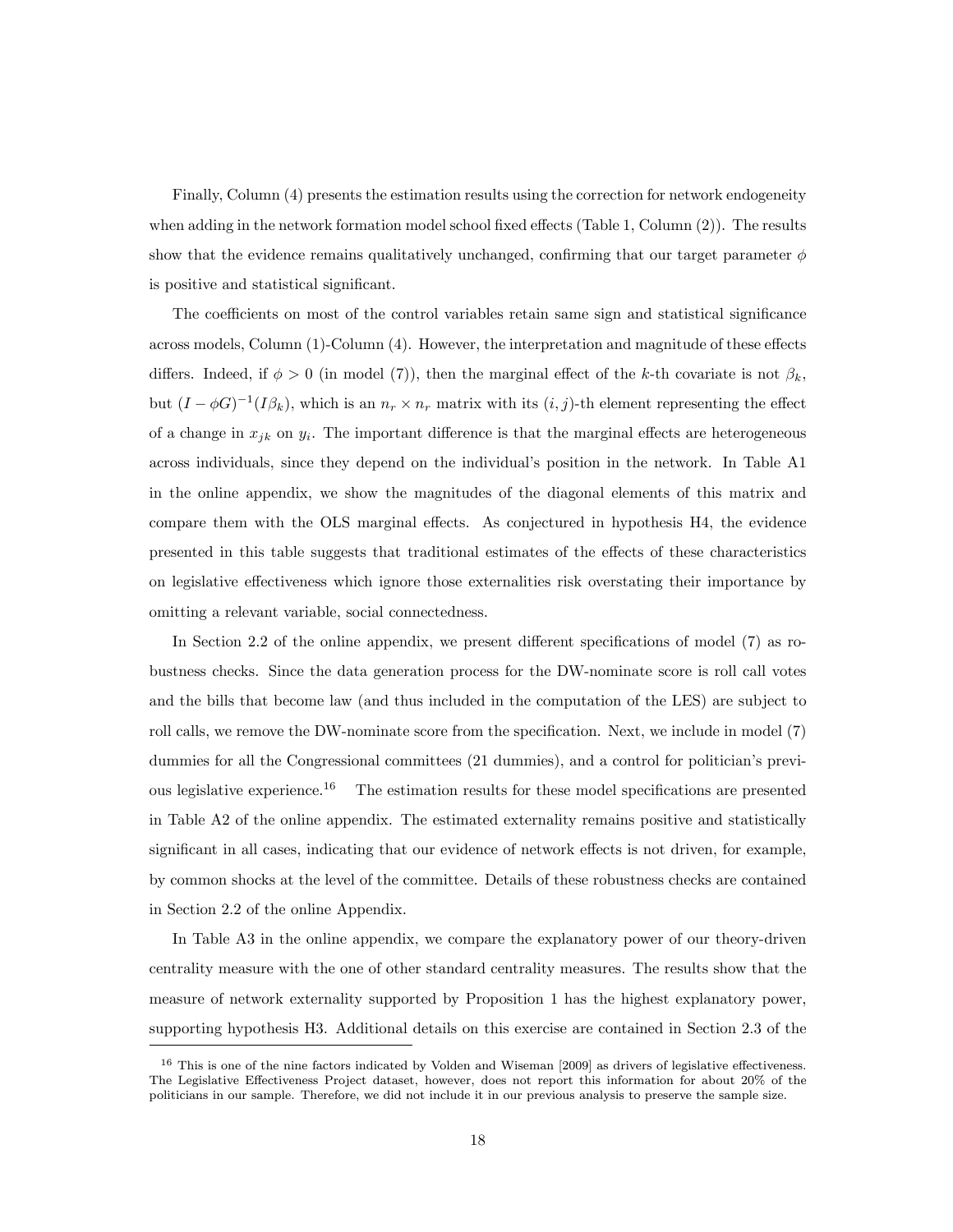online Appendix.

In the previous analysis, we have assumed that the network externality is described by a single parameter,  $\varphi$ , that is the same for all agents. However, it is plausible to assume that network externalities are heterogeneous. For example, the degree to which an agent is "useful" to others may depend on whether or not the agent is a committee chair, has high seniority. The ability to "use" other legislators may also be heterogeneous. By extending the model to allow for these effects, we can study the determinants of these heterogeneous social externalities (which may be an important component of power in Congress). In Section 2.4 of the online appendix, we describe a new general methodology to study these heterogeneous social effects. In line with hypothesis H4, Table 3 shows that ethnic minorities appear to benefit more than the average Congress member from social interactions, whereas Congress members with higher seniority and committee chairs receive less benefits form interacting with others than other members of the Congress. The results for the remaining characteristics are reported in Table A5 of the online appendix.

An important political factor which deserves special attention is the role of parties in fostering or hindering social connections among legislators. For example, is it more useful for a Republican to befriend a fellow Republican or to befriend a Democrat? A natural conjecture is that intraparty connections are more useful than interparty connections, especially in the polarized landscape that has developed in Congress since the 1970s. However, having some support from the other party may be essential to advance bills through the legislative process. Addressing this question is paramount for understanding the role of social connections in Congress. In Section 2.5 of the online appendix we provide a decomposition of the estimate of the social spillover between legislators from the same party and legislators from different parties. Table  $A6$ , Column  $(1)$  in the online appendix shows that the two estimates are very similar in magnitude (and the difference is not statistically signicant), indicating that connections with those outside one's own party are as important as connections within one's own party. This evidence supports the hypothesis that more effective legislators are those able to find support also from outside their own party. It is interesting to note that the increasing polarization of politics in the U.S. Congress since the 1970s was paired by a drastic reduction in its aggregate productivity (see, for example, Mann and Orstein [2016] on this). Our results may contribute to an understanding of why the increase in polarization has led to a reduction in aggregate productivity.

The fact that ties across parties are as important or even more important than ties within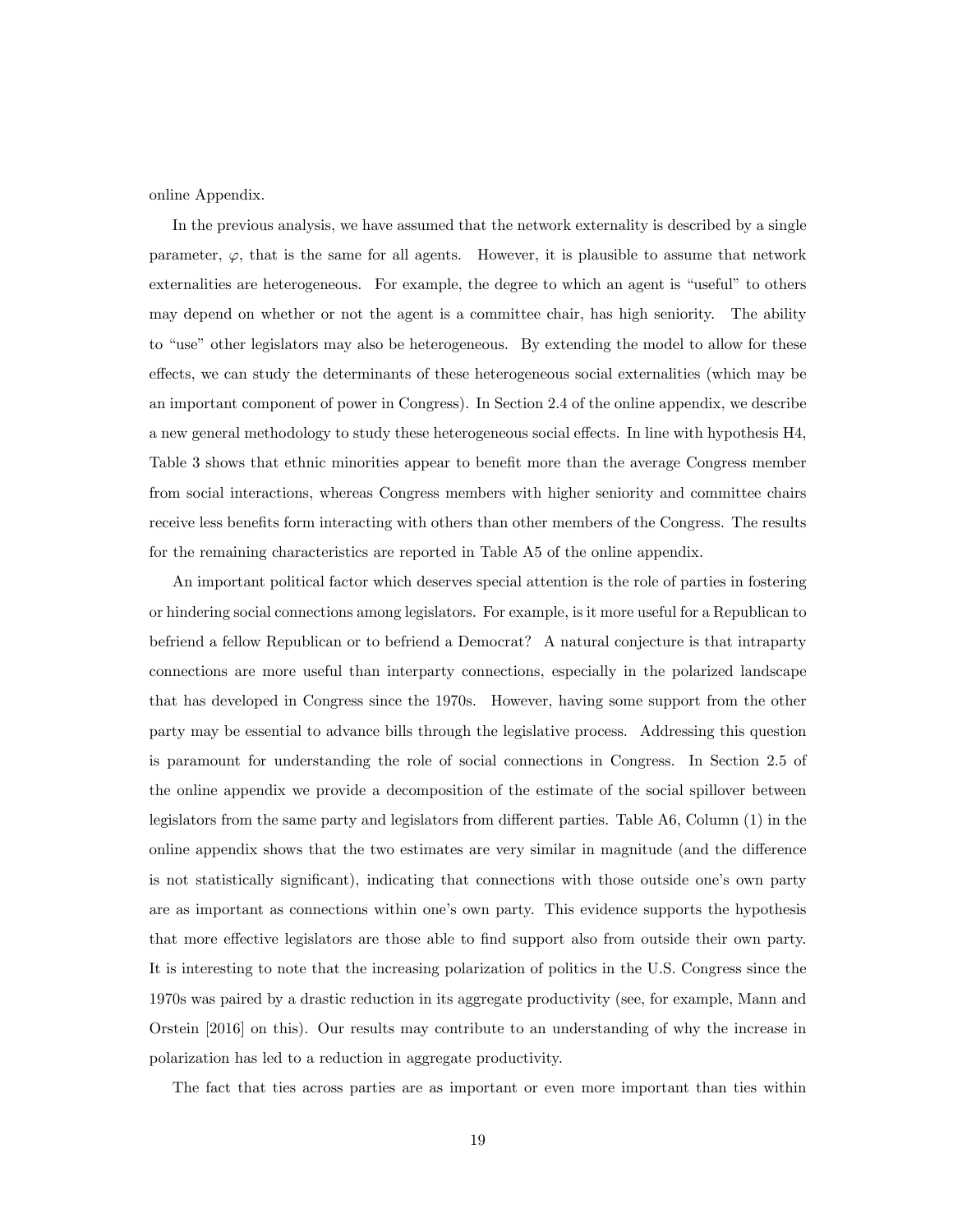parties is in line with Kirkland's [2011] theory of the role of weak ties in Congress. In order to test this theory (summarized in hypothesis H6), in Section 2.6 in the online appendix we have split the cosponsorship network into a network of strong ties and a network of weak ties. To this goal we have adopted two definitions to qualify the strenght of a tie. The first comes from Kirkland's work. We classify a strong tie as any connection between two legislators stronger than the mean strength of a connection plus one standard deviation (see Kirkland [2011]). The second definition is more directly inspired from Granovetter [1973] and it adds an additional requirement: the number of shared cosponsors of  $i$  and  $j$  has to be greater than the average number of shared cosponsors between each legislators' pair in a Congress, plus a standard deviation. The estimation results are reported in Columns (2) and (3) of Table A6 in the online appendix. The results show that when using the second definition  $(Column(3))$  weak ties have an impact on legislators effectiveness  $23.70\%$  higher than stronger ties. When using the first definition (Column  $(2)$ ) the difference in the magnitude of the effects is small, but in both cases it is statistically significant. In line with Kirkland's theory (and hypothesis H6), this evidence points towards the fact that it is the weak ties between legislators that are the most useful in increasing legislative success.

We conclude the analysis studying two other potential determinants of the effect of social ties on legislative effectiveness: the presence of divided government; and the stage of the legislative process. Consider the role played by a divided government first. With divided government, lawmaking naturally requires more time and energy. Mayhew [1991] started a literature investigating the consequences of the higher level of institutional friction associated with divided government. The natural question, so far not addressed by the literature, is the following: is networking more important when the cooperation of (a part of) the opposition party is needed to legislate? To answer this question, we have estimated a specification of our model where Congress fixed effects are replaced by a dummy variable equal to one for Congresses in which the party controlling the executive branch is different from the party controlling one or both of the legislative branches (the 110th, 112th and 113th Congresses). The results of this analysis are reported in Table A6, Column  $(5)$ , in the online appendix. They show no difference for the effect of personal relationships in shaping legislative effectiveness in divided and unified government. Perhaps interesting, we also find a non significant effect of being in a divided government on legislative effectiveness. These results are in line with the view that divided government is neutral on legislative productivity (Conley [2007]; Mayhew [1991]).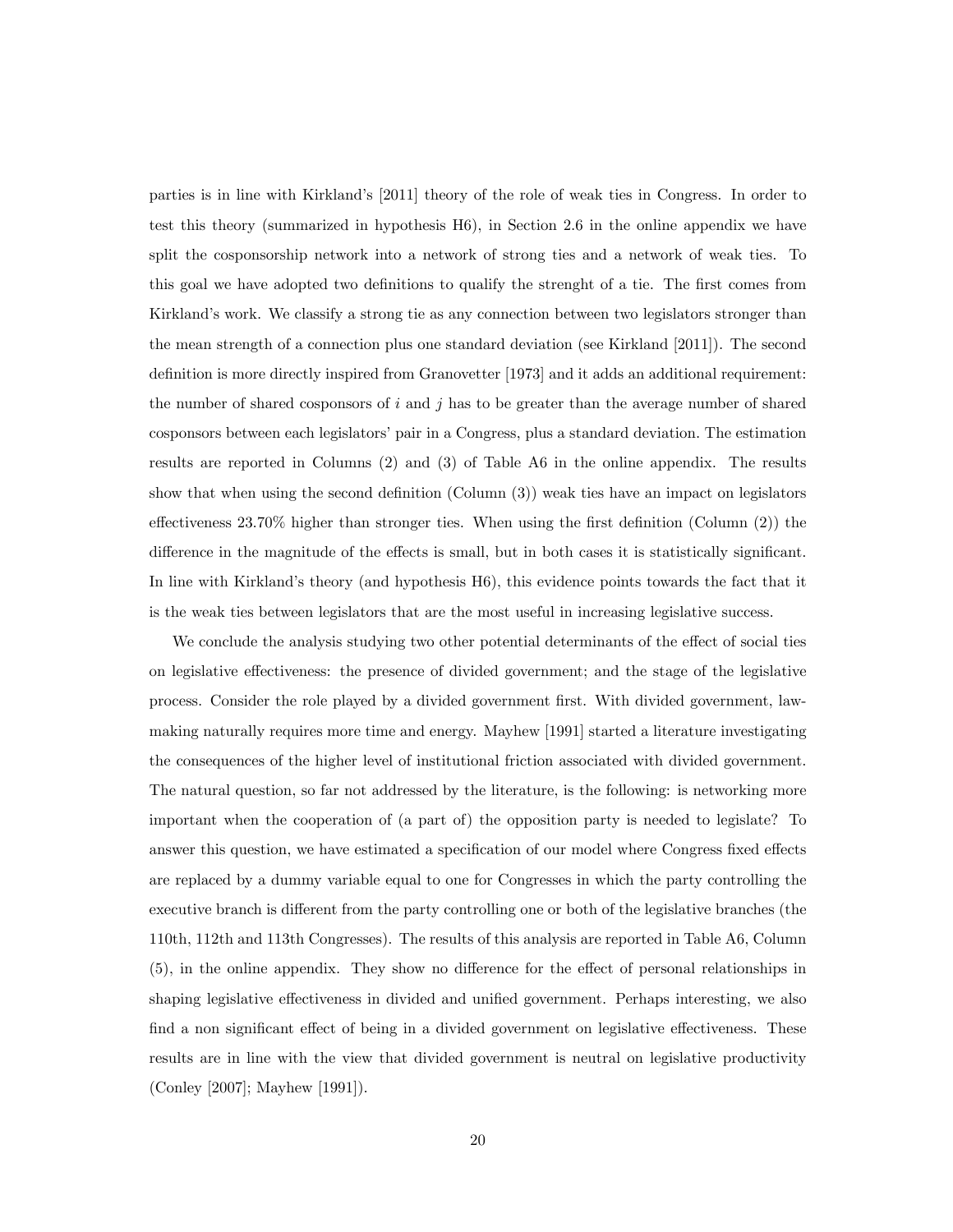To study the role of legislative stages, in Section 2.7 in the online appendix we present an analysis of the effect of the social network for different legislative stages following the classification by Volden and Wiseman [2009]. The results of the analysis are summarized in Table A7 in the online appendix. They show that network effects are positive and significant for all stages of the legislative process. Interestingly, looking at the control variables one can see that the characteristics making legislators effective change along the stages of the legislative process. More senior Congress member, committee chairs, and minority leaders acquire a sizable premium importance at a later stage of the legislative process. Legislators with more extreme ideologies are more active in proposing bills, but their extremism does not help in advancing those bills through the legislative process. Finally, we observe that females are more penalized in the early stages.

# 5 Using Exponential Random Graph Models in the first step

A limit of the approach presented above is that it does not include important structural network characteristics in the estimation of the first step. In the linear model, it is indeed not possible to incorporate all complex higher order effects (such as the propensity to form ties between individuals sharing one or more contacts, or a different likelihood to form new ties for low and high degree nodes). From an econometric point of view this is not a problem in our analysis. Indeed, we do not need the most accurate estimates of the drivers of link formation in our first step: we just need the residuals, since they capture omitted variables that may bias the estimates in the second step. This, as shown in Section 2.3, guarantees consistent estimates.

Information on the structural characteristics of the network can be incorporated in the analysis if we use in the first step an Exponential Random Graph Model (ERGM). An ERGM, however, does not give us a pointwise estimate of a network that can be used in the second step, but instead it provides an estimate of the probability distribution from which the observed network is likely to be drawn. Nonetheless, we can take advantage of ERGMs in a modified two-step approach as follows. Using an ERGM estimate of the distribution of networks, we can extract a vector of network realizations and use it to obtain an associated vector of estimates of the spillover effects. This procedure will not generate a pointwise estimate of the parameter of interest; it will however generate a distribution of estimates which will be informative of the true value. The distribution can be used to evaluate our key prediction that the social spillover as measured by  $\phi$  is positive.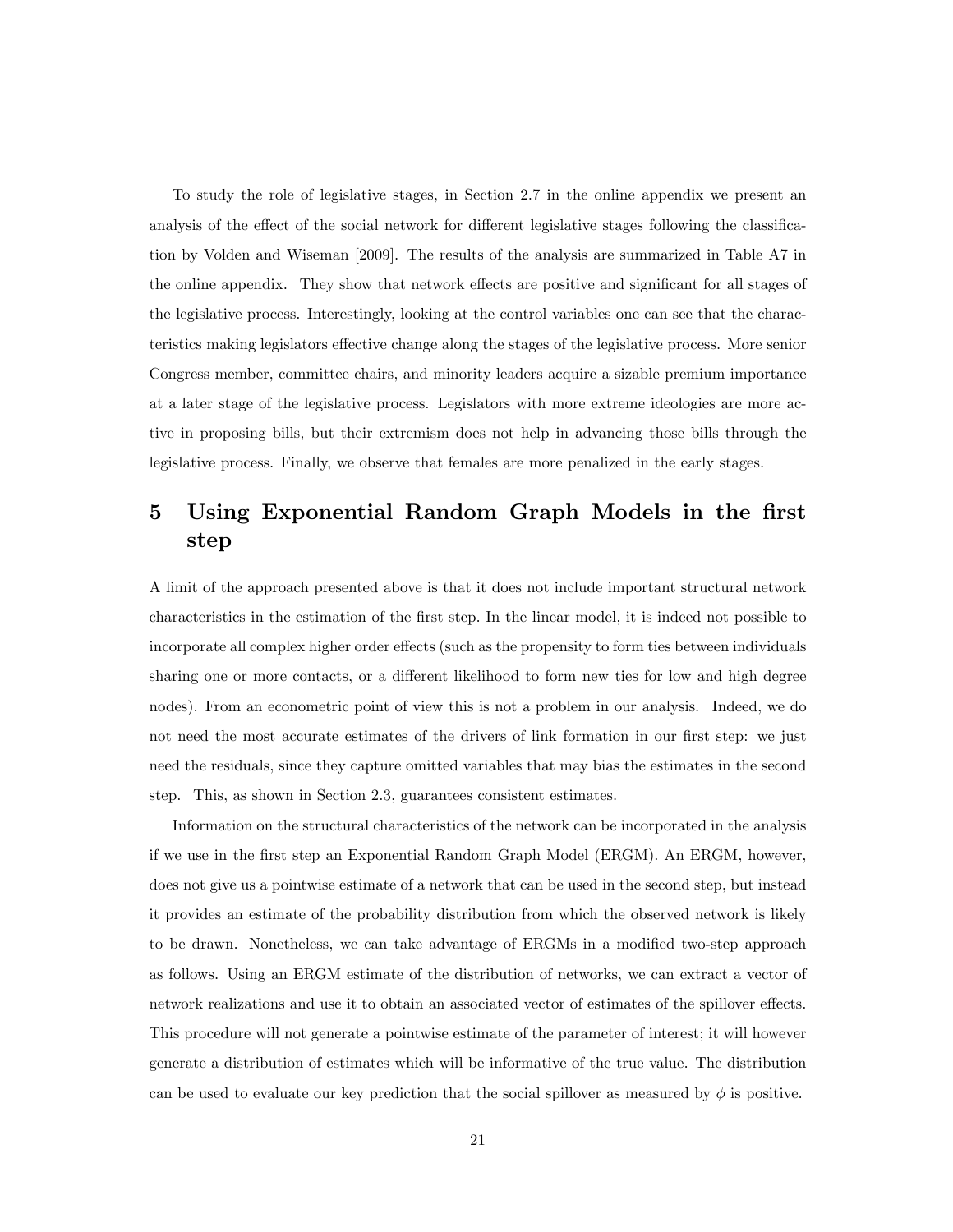In the ERGM specification, the set of variables designed to capture key characteristics of the structural properties of the cosponsorship network are: Geometric Weighted Edgewise Shared Partners (GWESP) and the *Geometric Weighted In-Degree* (GWIDegree) variables (Hunter et al.  $[2006]$ , Snijders et al.  $[2006]$ ). GWESP is used to model transitivity effects (e.g. the propensity for i and j to have shared collaborators) controlling for diminishing marginal effects of additional shared cosponsors. GWIDegree measures the change in the likelihood given the degree of the nodes involved, but with marginally decreasing weighting as degree increases. It can be interpreted as a proxy of popularity effects in the network. Details regarding the implementation of the ERGM are discussed in Section 3 in the online appendix.

Figure 2 illustrates the distribution of estimated social spillovers (i.e.  $\varphi$ ) from the vector of network realizations simulated as described above. Consistently with the analysis of Section 4, the distribution in Figure 2 shows that all the estimates are positive.<sup>17</sup>

A final concern that one may have is that in estimating the ERGM we are omitting some unobserved but relevant variable, a typical and unavoidable problem of ERGM analysis. A correction for this problem has been proposed by Box-Steensmeier et al. [2018b], who suggested a generalization of ERGM, the Frailty Exponential Random Graph Model (FERGM) and a test to verify if a FERGM performs better than an ERGM. Using the test provided by Box-Steffensmeier et al. [2018b] we show that, in our specific application, the use of the ERGM provides a better fit than the FERGM. The results are reported in the online Appendix (Section 3).

### 6 Conclusions

This paper presents a simple theory of legislative effectiveness in which a legislator's performance depends not only on her/his own characteristics and effort, but also on the legislative effectiveness of the legislators with whom  $s$ /he has social connections. Using data from five recent Congresses, we structurally estimate this model and test for the importance of social connections in determining legislative effectiveness.

Consistent with the theory, we find that Congress members' weighted Bonacich centralities have a significant effect on their levels of legislative effectiveness. We find that ethnic minorities appear to benefit more than the average Congress member from social interactions, whereas Congress

<sup>&</sup>lt;sup>17</sup> The ERGM estimates are in Table A7. Figure A1 displays a battery of Goodness of Fit tests (GOF, Hunter et al. [2008]) showing that the ERGM provides a good fit for the cosponsorship network.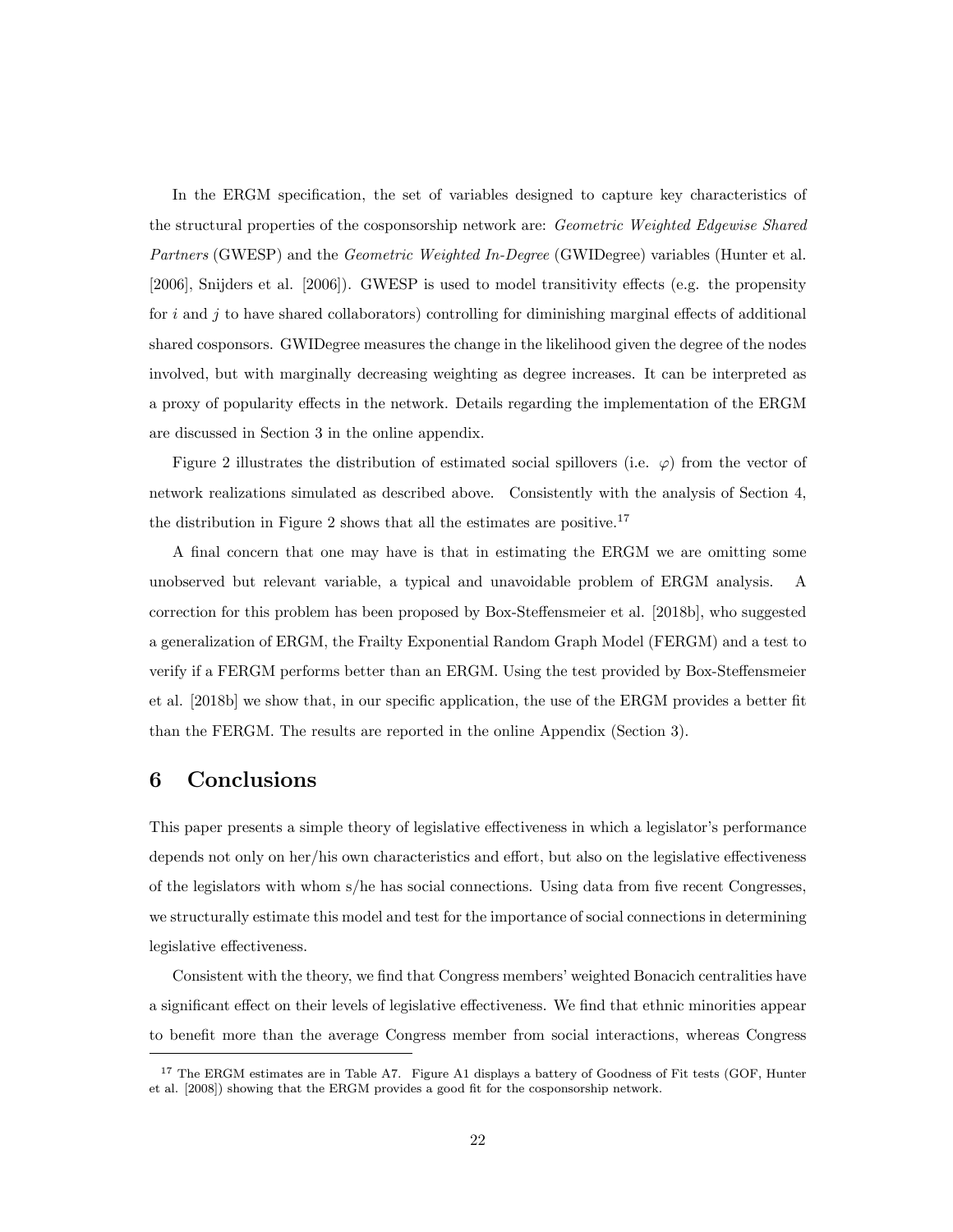members with higher seniority and committee chairs receive less benefits from interacting with others than other members of the Congress. When we focus on the role of parties, we find that connections with those outside one's own party are as important as connections within one's own party, supporting the hypothesis that more effective legislators are those able to find support also from outside their own party. This reflects a more general phenomenon that weak ties among legislators are more important than strong ties in legislative effectiveness because they help forging larger coalitions. For this too we find supporting evidence. Finally, we find that network effects are signicant in all stages of the legislative process, but they appear to become more important in the later stages.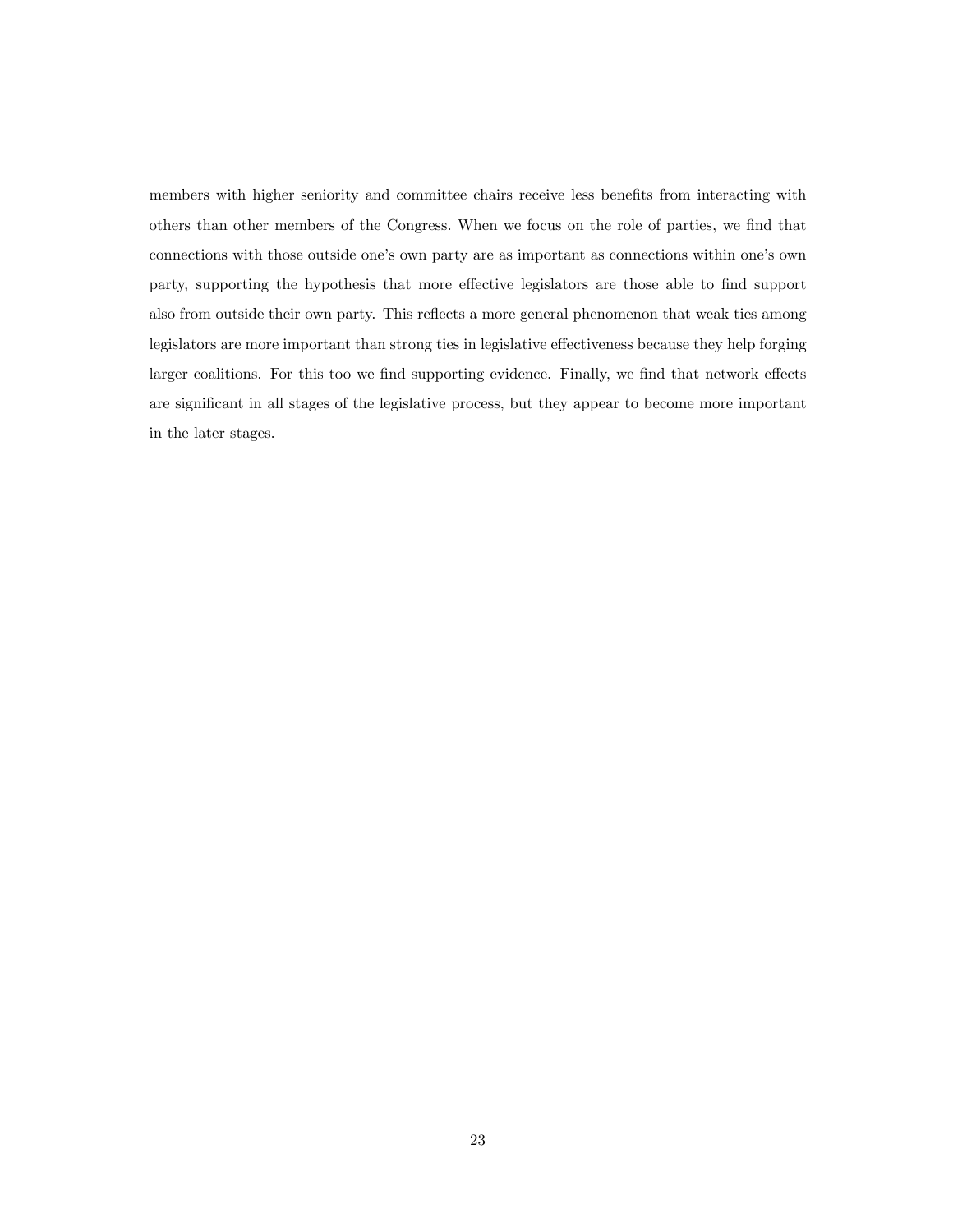### References

Anderson, W. D., J. M. Box-Steffensmeier and V. S. Chapman (2003), "The Keys to Leqislative Success in the U.S. House of Representatives", Legislative Studies Quarterly, 28(3): 357-386.

Anselin, L., 1988, Spatial Econometrics: Methods and Models, Springer.

Anselin, L., 1990, "Some robust approach to testing and estimation in spatial econometrics," Regional Science and Urban Economics, 20(2): 141-163.

Arnold L. W., R. E. Deen, and S. C. Patterson (2000), \Friendship and Votes: The Impact of Interpersonal Ties on Legislative Decision Making," State and Local Government Review, 32(2): 142-147.

Battaglini, M., and E. Patacchini (2018), "Influencing Connected Legislators," *Journal of* Political Economy, 126(6): 2277 - 2322.

Bogue A. G., and M. P. Marlaire (1975), "Of Mess and Men: The Boardinghouse and Congressional Voting, 1821-1842," American Journal of Political Science, 19 (2): 207-230

Bonacich, P. (1987), "Power and centrality: A family of measures," American Journal of Sociology, 92(5): 1170-1182.

Box-Steffensmeier J., D. Christenson and A. Craig (2018a), "Cue-Taking in Congress: Interest Group Signals from Dear Colleague Letters," American Journal of Political Science, forthcoming.

Box-Steffensmeier, J. M., D. P. Christenson, J. W. Morgan, (2018b), "Modeling Unobserved Heterogeneity in Social Networks with the Frailty Exponential Random Graph Model," Political Analysis, 26(1): 3-19.

Bratton, K. A., and K. L., Haynie (1999), "Agenda setting and legislative success in state legislatures: The effects of gender and race," The Journal of Politics,  $61(3)$ : 658-679.

Caldeira, G. A., and S. C. Patterson (1988), "Contours of Friendship and Respect in the Legislature," American Politics Research,  $16(4)$ : 466–85.

Caldeira, G. A., J. A. Clark, and S. C. Patterson (1993), \Political respect in the legislature," Legislative Studies Quarterly 18(1): 3-28.

Calvó-Armengol, A., E. Patacchini, and Y. Zenou, (2009), "Peer effects and social networks in education," The Review of Economic Studies, 76(4): 1239-1267.

Conley, R. S. (2007), \Presidential Republics and Divided Government: LawMaking and Executive Politics in the United States and France," Political Science Quarterly 122 (2):  $257–285.$ 

Cohen, L., A. Frazzini, and C. Malloy (2008), \The Small World of Investing: Board Connections and Mutual Fund Returns," Journal of Political Economy, 116(5): 951-979.

Cohen, L., and C. Malloy (2014), "Friends in High Places," American Economic Journal: Economics Policy, 6(3): 63-91.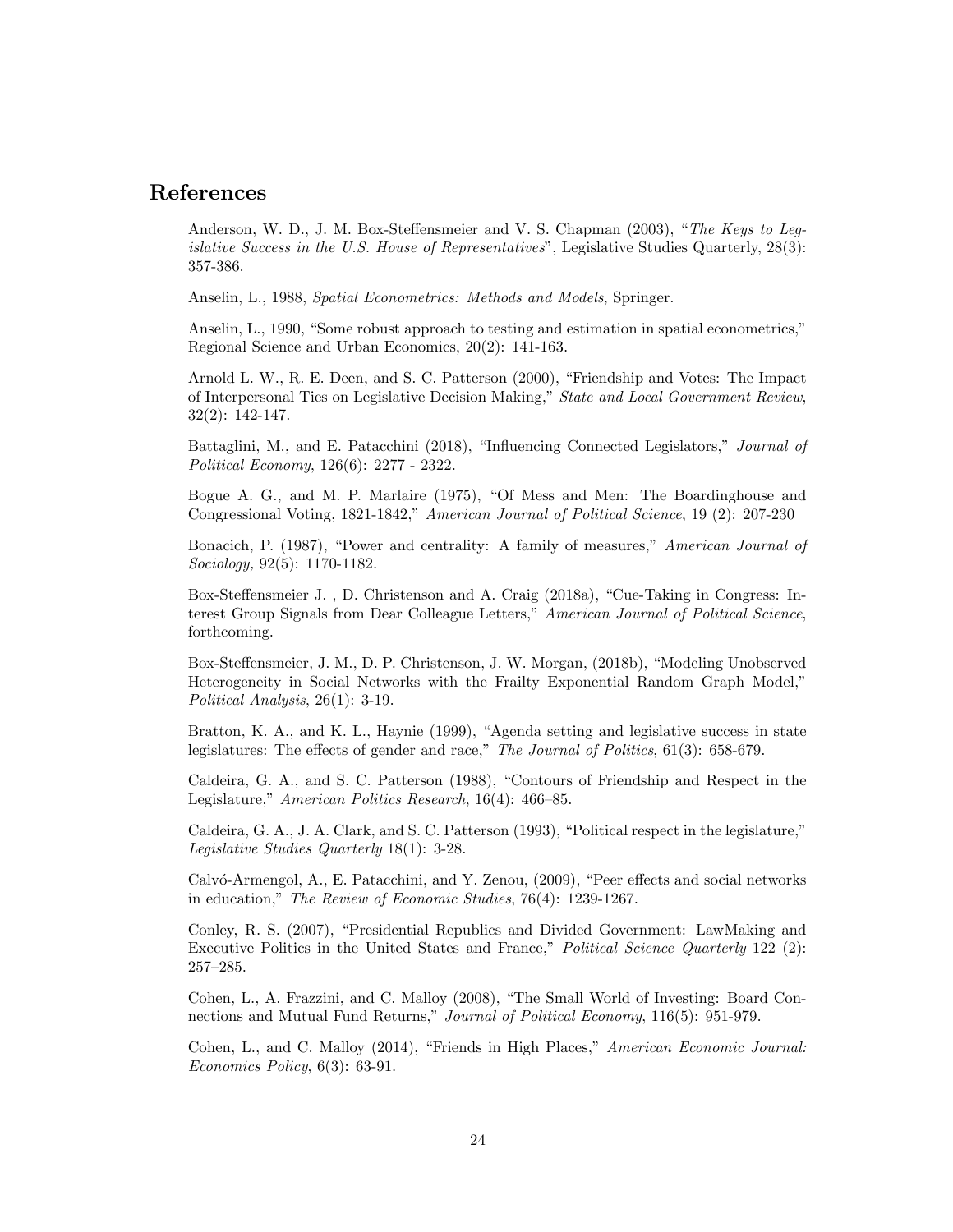Cox, G. W., and W.C. Terry (2008), "Legislative productivity in the 93d–105th Congresses," Legislative Studies Quarterly, 33(4): 603-618.

Craig, A. W. (2017), "Policy Collaboration in the United States Congress," The Ohio State University.

https://etd.ohiolink.edu/pg 10?0::NO:10:P10 ACCESSION NUM:osu1500388358652607.

Fafchamps, M., and F. Gubert  $(2007)$ , "Risk sharing and network formation," American Economic Review, 97(2): 75-79.

Fiellin, A. (1962), "The functions of informal groups in legislative institutions," The Journal of Politics, 24(1): 72-91.

Fowler, J. H. (2006a), "Connecting the Congress: A study of cosponsorship networks," Political Analysis, 14(4): 456-487.

Fowler, J. H. (2006b), "Legislative cosponsorship networks in the U.S. House and Senate," Social Networks, 28(4): 454-465.

Granovetter M. S. (1973), "The Strength of Weak Ties," American Journal of Sociology, 78(6): 1360-1380.

Hagenbach J. and F. Koessler (2010), "Strategic Communication Networks," Review of Economic Studies,  $77(3)$ :  $1072-1099$ .

Harmon, N., R. Fisman, and E. Kamenica (2017), "Peer Effects in Legislative Voting," American Economic Journal: Applied Economics, forthcoming.

Hunter D. R., Goodreau S. M., and Handcock M. S. (2008), "Goodness of Fit of Social Network Models," Journal of the American Statistical Association, 103(481): 248-258.

Jeydel,  $A_{\cdot}$ , and  $A_{\cdot}$  J. Taylor (2003), "Are women legislators less effective? Evidence from the US House in the 103rd-105th Congress," Political Research Quarterly, 56(1): 19-27.

Kirkland, J. H. (2011), "The relational determinants of legislative success: Strong and weak ties between legislators," Journal of Politics, 73(3): 887-898.

Kirkland, J. H., and Gross, J. H. (2014), "Measurement and theory in legislative networks: The evolving topology of Congressional collaboration," Social Networks, 36: 97-109.

Krehbiel, K. (1992), Information and legislative organization, University of Michigan Press.

Lawless, J. L., Theriault S. M., and S. Guthrie (2018), "Nice Girls? Sex, Collegiality, and Bipartisan Cooperation in the US Congress," The Journal of Politics, 2018 80(4): 1268-1282.

Mann, T., and O. Orstein (2016), It's Even Worse Than It Looks: How the American Constitutional System Collided with the New Politics of Extremism, Basic Books.

Masket, S. (2008), "Where You Sit Is Where You Stand: The Impact of Seating Proximity on Legislative Cue-Taking", Quarterly Journal of Political Science, 3: 301-11.

Matthews, D. R., and J. A. Stimson (1975), Yeas and nays: Normal decision-making in the US House of Representatives, Wiley-Interscience.

Mayhew, D. R. (1991), Divided We Govern: Party Control, Lawmaking, and Investigations,  $1946{-}1990$ , New Haven, CT: Yale University Press.